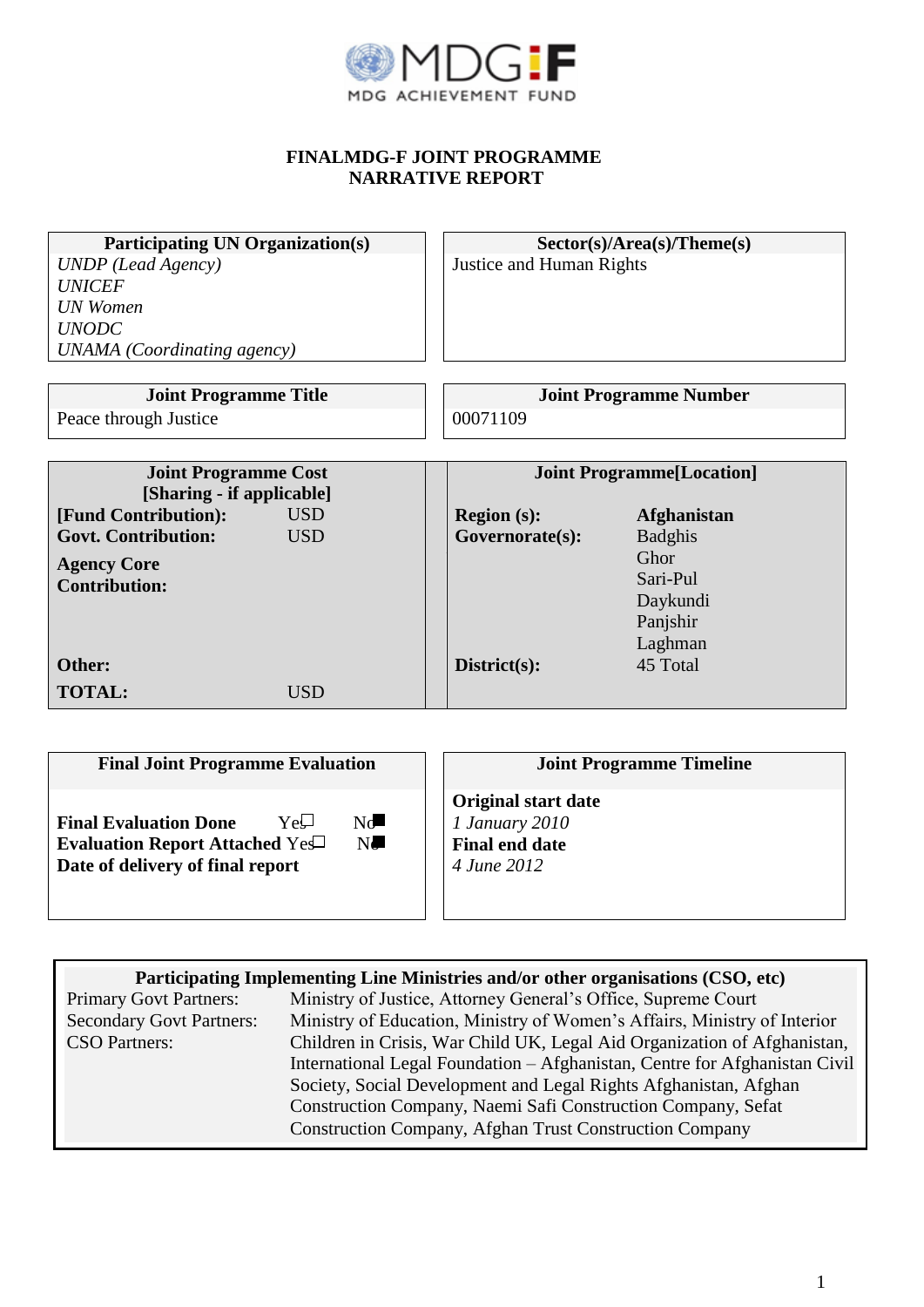### **I. PURPOSE**

#### **a. Provide a brief introduction on the socio-economical context and the development problems addressed by the programme.**

Afghanistan's justice system faces extraordinary challenges. After decades of war, Afghanistan is the poorest country in Asia and among the poorest in the world, leaving resources in terribly short supply. Justice sector infrastructure has been destroyed or damaged in many places by fighting or decay during the years of conflict, and many parts of Afghanistan cannot be fairly called "post-conflict" as intense fighting between Taliban and international forces continues. Corruption is a constant concern; judges and other justice system officials are poorly paid, and justice system capacity to prosecute corruption is so lacking that corruption both within and outside the justice system is perceived to be rampant.

The Afghan Government and the international community are both concerned about bolstering the credibility of the "formal" justice system, recognizing that Afghanistan's traditional justice system has a far longer historical role in resolving conflicts, yet often does so in violation of national and international human rights obligations, particularly in regard to the rights of women. Security is a constant concern, because of both the ongoing conflict and because of criminality, and the constant sense of danger has a disproportionate impact on women, limiting their movement and access to education, employment, government services, and democratic participation.

The combination of insecurity and inadequate provision of justice services in communities has significant impacts. Without justice and security, other public services, such as education and health, cannot be delivered by the Government of Afghanistan or NGOs, and such services that do exist cannot be accessed by community members. Additionally, inconsistent service delivery as a result of insecurity can exacerbate conflicts in communities, due to perceptions of bias or favouritism by service providers.

The Afghan government and international community have made progress in the area of justice strengthening and reform over the past few years. However, significant gaps and challenges remain. The vast majority of justice reform projects focus solely on the formal justice system, partner exclusively with the central government, work primarily or exclusively in Kabul, and prioritize "supply" side reforms, i.e., building the capacity of the justice system to meet the needs of the people who come seeking help.

Unfortunately, very little justice sector assistance has reached the district or village level in Afghanistan. The district level is the lowest level of the court system and the level at which the vast majority of Afghans interact – or not – with the justice system. While the central government institutions in Kabul may be relatively well resourced, have access to many national and international advisors, and have a fairly sophisticated understanding of both national and international law and justice standards, at the district level the situation is very different. Judges, lawyers and prosecutors often have had very little training, have limited if any supervision or oversight, work in poor or nonexistent facilities, and lack basic equipment and transport necessary to enable them to work effectively.

While many initiatives take a top-down approach in developing justice sector policy and working with senior officials, it is important to complement these initiatives with bottom-up approaches that support local justice sector officials through basic institution building, including training, emergency infrastructure works, and essential equipment. Without these basics, justice institutions cannot work effectively at the local level – and the lack of effective formal justice options in Afghanistan's districts hinders the central government's ability to assert its presence and control and maintain peace, stability and the rule of law in these areas.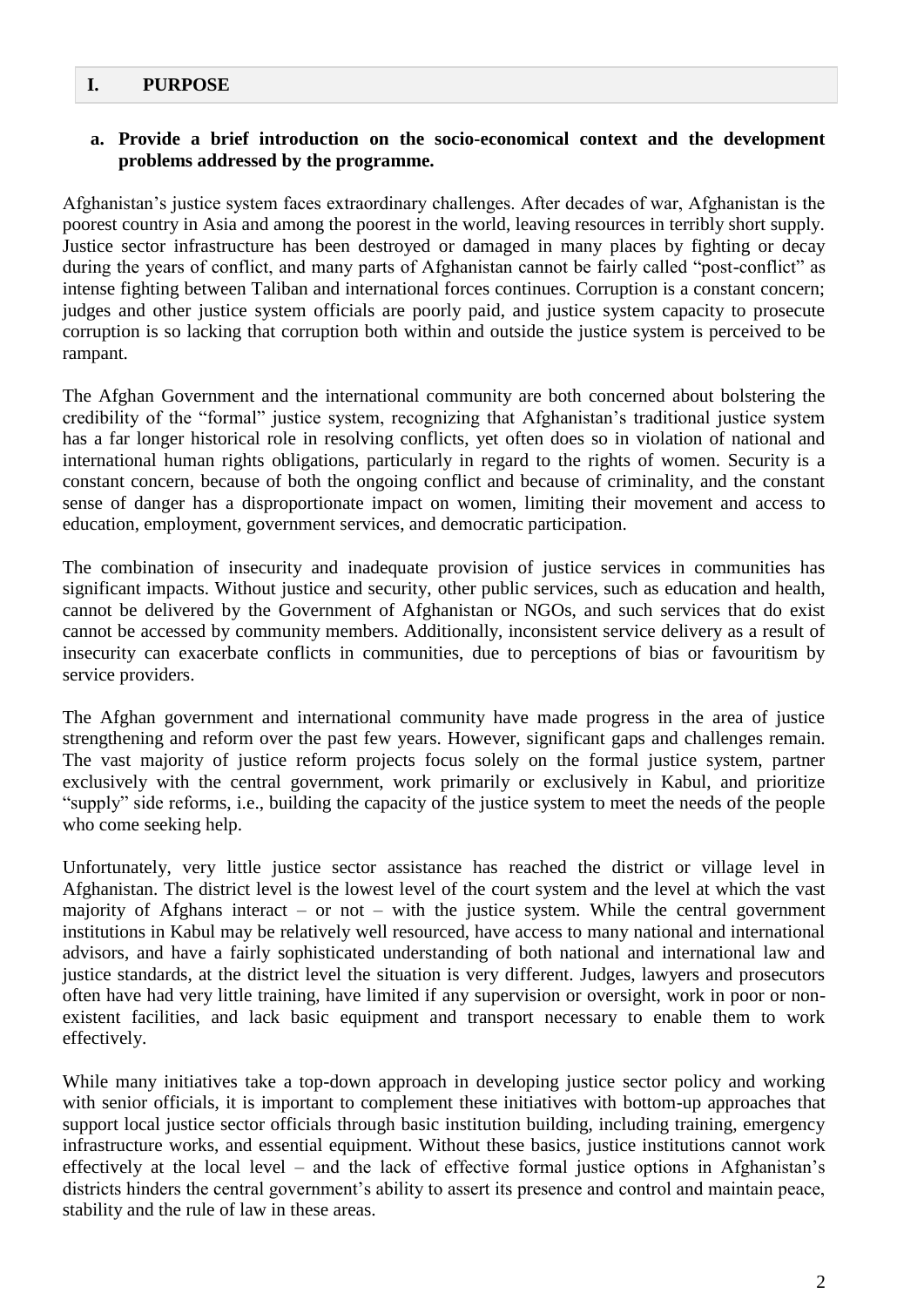The Peace through Justice Joint Programme (PtJ) brings the joint expertise of UN Afghanistan to the most neglected part of Afghanistan's justice system – the district level. Through a partnership between UNAMA, UNDP, UNICEF, UN Women and UNODC, PtJ aims to significantly strenghten both supply and demand for access to justice for women and men at the district level across Afghanistan.

#### **b. List joint programme outcomes and associated outputs as per the final approved version of the joint programme Document or last agreed revision.**

- **JP Outcome 1:** Local community capacity to understand the justice system, demand access to justice, and protect its vulnerable members' rights is strengthened.
	- **JP Output 1:** Community members have a greater awareness of constitutional and human rights.
	- **JP Output 2:** Community representatives and leaders have improved knowledge of human rights and skills to manage disputes.
	- **JP Output 3:** Government officials and CSOs demonstrate greater ability to respond to victims of violence.
- **JP Outcome 2:** The professionalism and accountability of district-level formal justice system actors is strengthened.
	- **JP Output 4:** District level formal justice sector actors have increased capacity to uphold legal rights.
- **JP Outcome 3:** The facilities of the formal justice system at the district level have greater capacity and are more accessible to community members.
	- **JP Output 5:** Physical infrastructure conditions of justice sector institutions at the local level are improved.

### **c. Explain the overall contribution of the joint programme to National Plan and Priorities.**

The PtJ programme aims to meet the priorities of the Afghanistan Government's National Justice Programme and UNDAF Outcome 1, Country Team Output 4 – "More Afghans have increased access to a reformed, comprehensive and effective justice system." This is achieved through a combination of different capacity development activities:

- Increasing community-level demand for access to justice and realization of human rights, with particular attention to the rights of women, through public legal awareness, training of community leaders, and strengthening of the capacity of local CSOs;
- Strengthening local capacity to meet these demands through training of formal justice actors and community representatives; and
- Improved capacity and conditions in local justice facilities, through emergency infrastructure works.

The PtJ Joint Programme addresses two outcomes in the MDG-F Conflict Prevention and Peacebuilding window:

- Strengthen the capacities of justice and security service providers both civilian and uniformed – to respect and promote human rights and deliver justice and security on the basis of accountability, transparency, predictability and equality before the law; and
- Improve the performance of rule of law institutions (Ministry of Justice, judiciary, Ministry of the Interior, correctional facilities) and the capacity of civil society to enhance access to justice for all.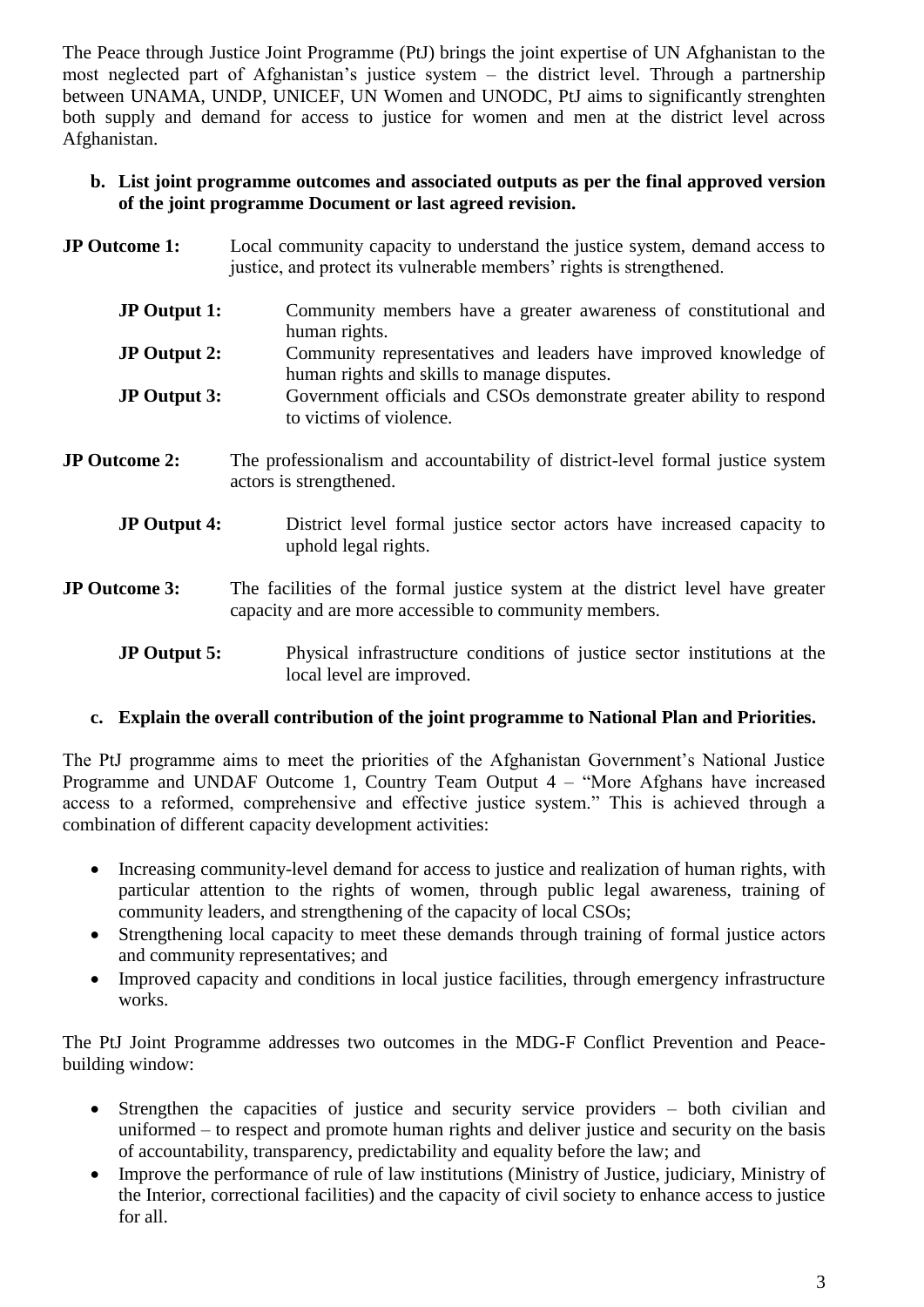#### **d. Describe and assess how the programme development partners have jointly contributed to achieve development results.**

UNDP has experience implementing district-level justice reform programming in Afghanistan, including working with local NGOs in Afghanistan to conduct human rights awareness activities and training for communities and local justice officials and in managing contractors to rehabilitate justice sector infrastructure facilities in district locations. It built on this experience by playing a lead role in infrastructure rehab and some public awareness and training activities. UNDP's Institutional Capacity Building for Gender Equality Project collaborated with UN Women in ensuring a strong focus on gender in all facets of the joint programme's implementation. UNDP also provided operational support to the joint programme by housing the jointly-funded programme coordinator and being the administrator of the consolidated procurement process.

UN Women has experience in gender awareness raising and advocacy in Afghanistan, including training of formal justice sector and civil society organizations. UN Women has also piloted advocacy activities with paralegals and conducted research on the operation of local dispute resolution, particularly in relation to women's experiences. UN Women continued these activities under the joint programme, and provided technical advice to ensure that gender issues were appropriately mainstreamed in all other programme activities, particularly training and rights awareness.

UNICEF has experience in juvenile justice and child rights advocacy in Afghanistan. In this programme, UNICEF targeted human rights awareness for youth programmes in conjunction with the Ministry of Education.

UNODC has experience designing and constructing prisons in Afghanistan and training prison detention centre officials. In this programme, UNODC provided technical expertise on international prison design standards, and trained prison and detention centre officials from districts on fundamental professional and legal skills required to perform their responsibilities.

### **II. ASSESSMENT OF JOINT PROGRAMME RESULTS**

a. Report on the key outcomes achieved and explain any variance in achieved versus planned results. The narrative should be results oriented to present results and illustrate impacts of the pilot at policy level)

### **Output 1: Community members have a greater awareness of constitutional and human rights.**

**Expected Result1.1.** *Awareness of the general public raised regarding the constitutional and human rights in the six provinces and districts identified.*

UNDP contracted the Centre for Afghan Civil Society (CACSS) in September 2010 to implement public legal awareness activities starting in October 2010. CACSS implemented activities through community mobile theatre performances, video screenings followed by focus group discussions and distribution of posters. Twenty-three districts in Badghis, Daykundi, Ghor Laghman, Panjsher and Sari Pul were targeted for these public legal awareness activities.

### **Community Theatre Performances**

In 2011, 23 performances were conducted in districts, communicating messages around human rights, women's rights, unlawful age of marriage, prohibition of forced marriages under Islam and international human rights standards, rights relating to marriage, and divorce. The mobile theatre script was developed in Dari and English by a consultant hired by CACSS and was reviewed and approved by the Joint Programme and its partners. Guided rehearsals were held in Kabul to ensure that the performances were sending out the right messages. All materials are designed in a culturally sensitive manner to make them acceptable in the context the Joint Programme operates, but still convey powerful human and legal rights messages. The performances were carried out in all six PtJ provinces, and were attended by 15,250 village residents.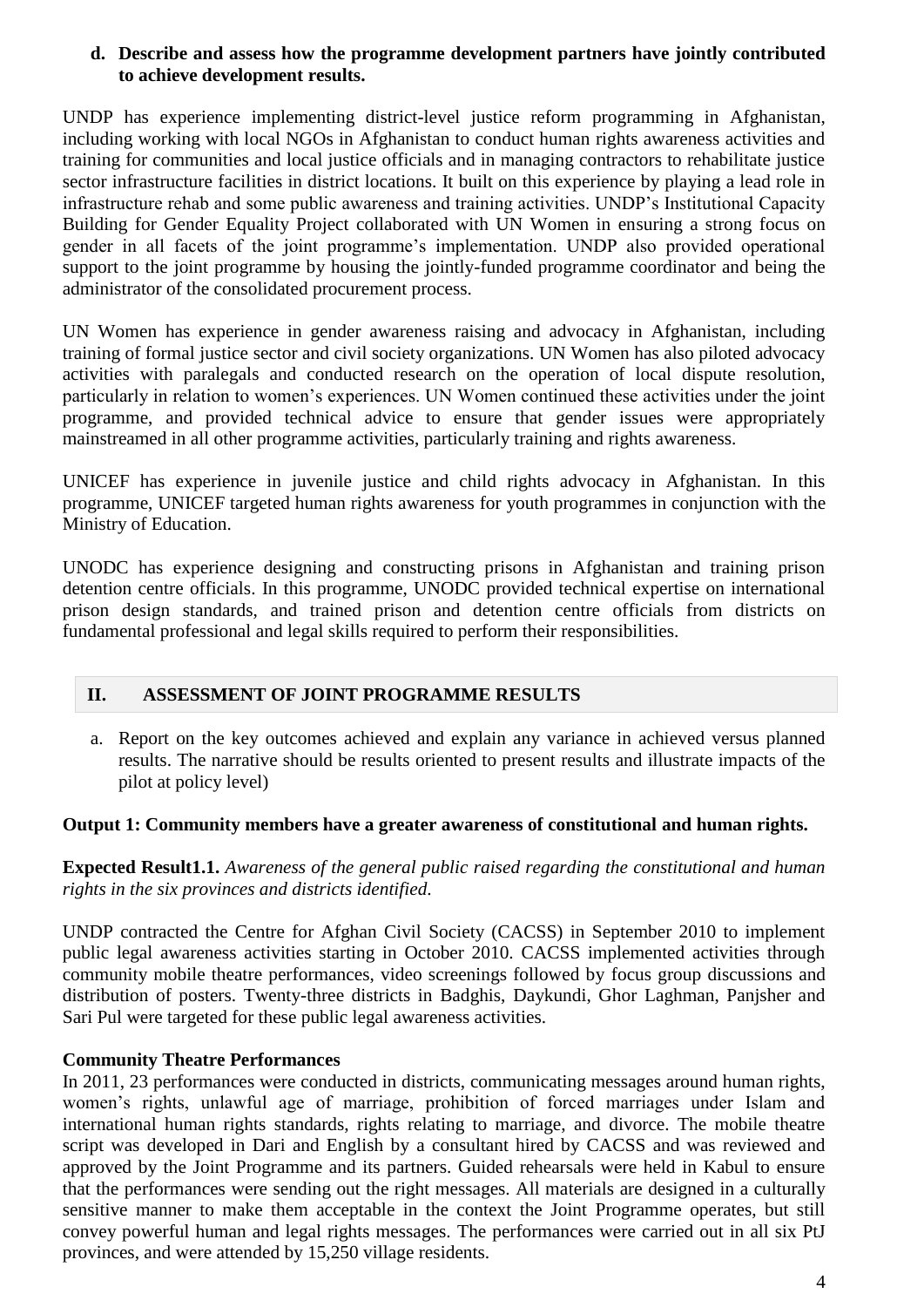### **Mass Media Communications**

In 2010-11, 26 human rights videos shows and focus group discussions (FGDs) were held. The videos focused on unlawful age of marriage, prohibition of forced marriages under Islam, and were selected based on the predominant language used in the region.

The sessions were held in selected districts across all six target provinces (Daykundi 5, Ghor 2, Badghis 5, Sari Pul 5, Panjshir 4 and Laghman 5), and attended by 310 participants. The discussion groups generated good discussions and resulted in an increased awareness of human rights and women's rights. For many of the participants, this was the first time they had the opportunity to attend this type of training. Community members attending the program in Daykundi, Ghor and Badghis provinces have requested more awareness sessions for the villages, particularly with regard to women's and children's rights. Two specific legal cases were raised for discussion by participants in Ghor province, and possible solutions were provided by the trainers.

The video screenings and FGDs help both literate and illiterate people to learn about laws and human rights in a culturally acceptable setting, and the basic human rights and women's rights principles were received well by the attendees. Many participants, especially the women, learned that they have a right not to marry someone and that they can contact the police to prevent being forced into marriage. The project distributed 10,500 posters on underage and forced marriages during the video discussion groups for participants to take home and to distribute in their villages.

UNICEF prepared and distributed 900 copies of information sheets on the Child Protection Action Networks (CPANs) (more details provided in Expected Result 4.2.) to promote the public understanding of the alternative justice mechanisms available to children in contact with the law. In addition, the CPAN in Sari Pul conducted community awareness on child protection and child rights in 110 mosques - 30 in Sari Pul City and remaining 80 in 6 districts.

**Expected Result 1.2.** *Human rights awareness of young people and their families raised through human rights activities in primary and secondary schools and non-formal classes for out-of-school children and adolescents.*

In 2011, UNDP contracted CACSS to provide workshops for primary and secondary school teachers in 21 districts across the six PtJ provinces. The materials and curriculum for the training of teachers were developed by Humanitarian Assistance Muska (HAM), in consultation with the Ministry of Justice, particularly the Human Rights Support Unit and the Legal Affairs (*Huquq*) Department, and UN Women, and covered:

- Ethics, values and principle of justice in Islam
- The Afghan Constitution, international conventions, human rights and child rights
- Gender and justice in schools

The three-day sessions were held in April 2012 in 180 schools for 421 teachers, with an ultimate projected reach to 42,100 students. CACSS provided the participants with handouts (materials received from PtJ) and training materials for primary and secondary school students on:

- 1) Ethics, Values and Human Rights
- 2) Principles of Justice in Islam, Constitution and International Conventions
- 3) ChildRights, Gender and Justice in the Schools
- 4) Stories about Child (primary school) and Youth (secondary school) Rights
- 5) Two-page take-home factsheet for students
- 6) Feedback evaluation form for students to be collected teachers

**Expected Result1.3.***Technical advice and inputs into curriculum development, training and monitoring gender components for awareness raising of community members.*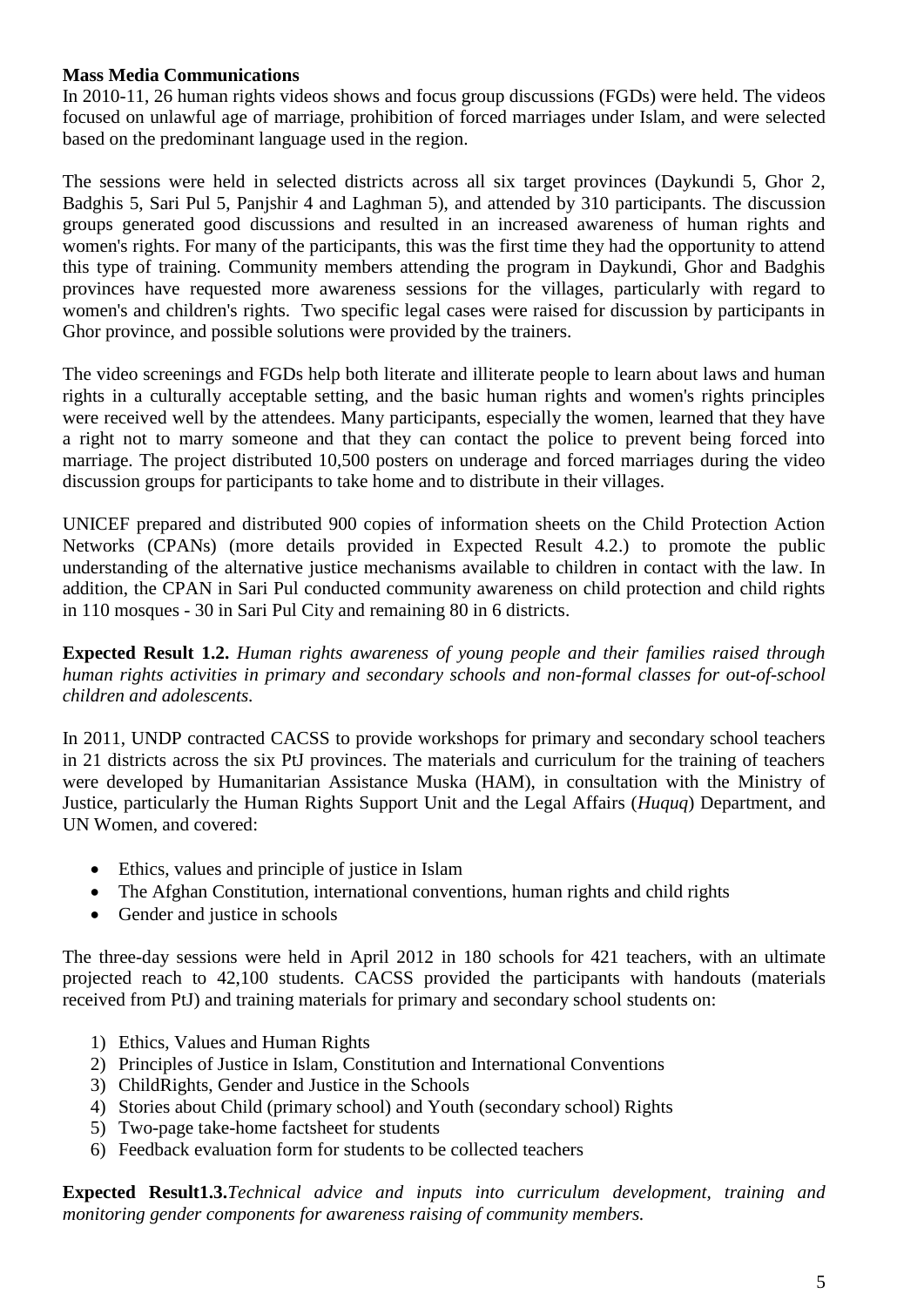UN Women worked with all joint programme agencies to provide technical gender inputs in the development of training and public awareness materials. UN Women was also active in the planning and coordination processes to ensure that gender priorities were included in PtJ annual work plans, and to remain up to date on the programme development and review initiatives undertaken by all PtJ agencies to facilitate coordination for gender emphasis.

UNDP's Gender Equality Project also provided technical inputs and assistance for programming to ensure women were appropriately targeted and women's participation in activities, particularly community-focused activities, was encouraged.

## **Output 2: Community representatives and leaders have improved knowledge of human rights and skills to manage disputes**

**Expected Result2.1.** *Knowledge of human rights (including women's rights and the role of the formal justice system) of 840 community representatives and opinion shapers (community leaders, religious leaders, teachers) raised through training conducted in 7 districts of 6 provinces.*

In order to increase citizens' ability to access both formal and informal legal services, Social Development and Legal Rights/Organization for Social Development in Afghanistan (SDLR/OSDA) was contracted by UNDP in December 2010 to carry out trainings to community representatives and opinion shaperson increasing community leaders' knowledge of the law, the roles and responsibilities of justice providers, and accessing legal processes. SDLR/OSDA developed the materials based on an initial needs assessment to each of the target districts, which informed the curricula as to the perceptions and level of awareness of the community leaders in each area, as well as providing insight into the way in which these interpretations manifested themselves through the execution of justice in both the formal and informal sectors. In total, SDLR/OSDA trained 653 (101 women) community leaders in the six PtJ target provinces.

In 2012, UNDP contracted CACSS to provided trainings on the Civil Code, Criminal Procedure Code and Elimination of Violence against Women Law to community leaders. The training materials were developed by CACSS in coordination with PtJ technical staff, Afghan Women's Network, and academics at Kabul University. All trainings were conducted with cultural sensitivity with the aim of teaching the subjects in a manner that they will be accepted, understood, shared and practiced at the conclusion of the training. Materials were developed for lectures, group discussions, role plays, and PowerPoint presentations (where possible) and use a variety of interactive techniques with the participants to engage their interest and participation. In total, 614 community elders in the six PtJ target provinces attended the trainings to gain a better understanding of the basic laws in Afghanistan, and those with the most relevance to systemic justice procedures and social norms.

**Expected Result2.2.** *Community members responsible for dispute resolution (including women and young people) receive paralegal training to enable them to assist other community members with advice and referrals in relation to legal rights and dispute resolution.*

UN Women conducted paralegal trainings in Panjshir and Sari-Pul Provinces. The trainings focused on promoting the paralegal manual, developed by the MoJ with technical support from UN Women, among provincial- and district-level justice officials. A total of 43 (Panjshir  $-23$ , Sari-Pul  $-20$ ) participants from the MoJ, Attorney General's Office, local shuras and Ministry of Women's Affairs attended the trainings, which provided an overview of the role of paralegals; gender justice; the Elimination of Violence against Women Law; and harmful traditional practices against women, with specific reference to force marriages within the context of shariah, national and international laws.

The aim of these training were to i) enable paralegals to deliver quality legal assistance and services to Afghans who need to access the justice system; and, ii) to make the public aware of their rights and responsibilities, how to access justice sector facilities and services and to understand how these entities function. Paralegal professionals are essential to defending the rights of Afghans and promoting the rule of law. They raise public awareness of their rights in the judicial system when they are suspected or accused of a crime, or their rights are violated. Paralegals can refer violence against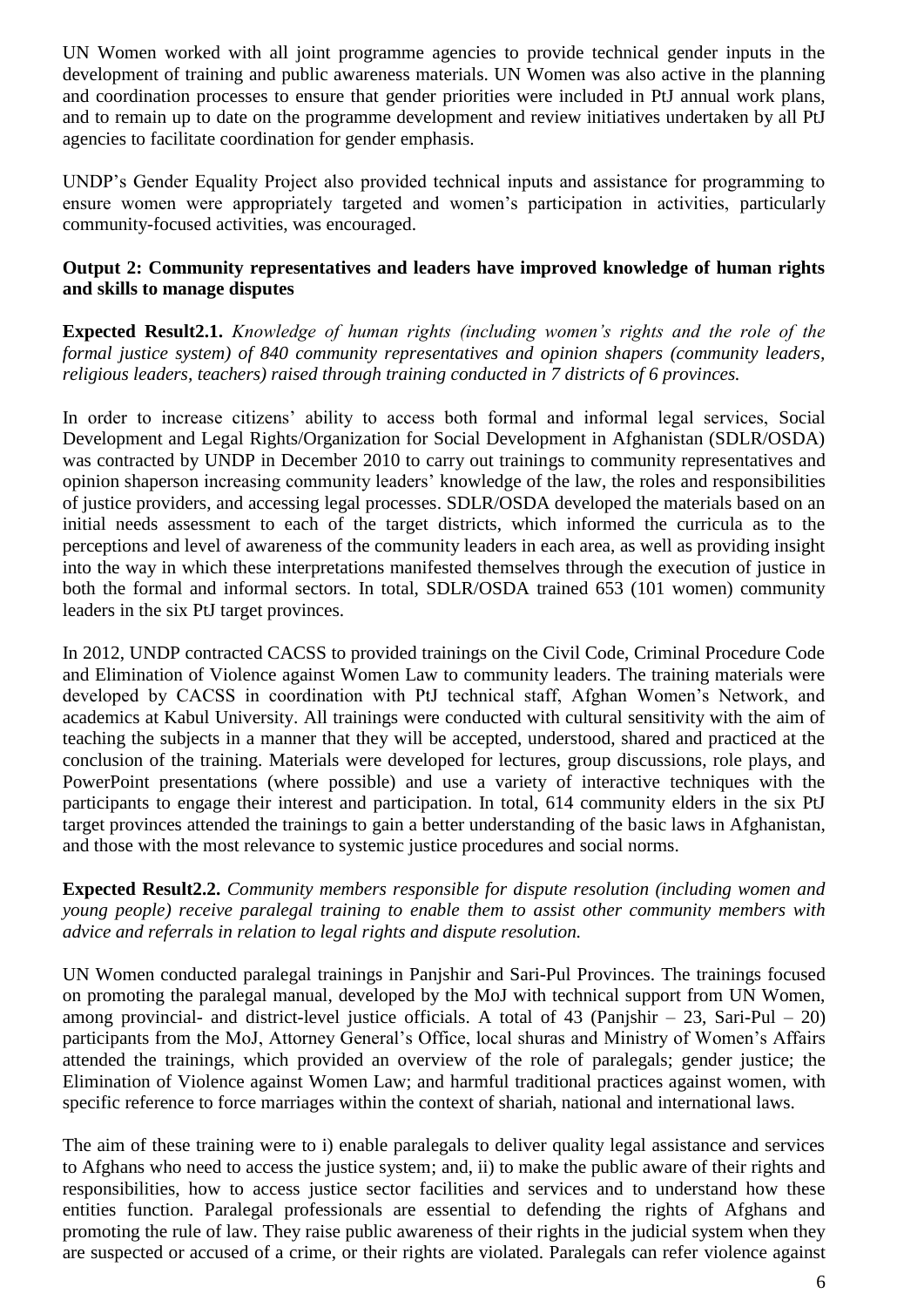women cases to justice entities and are expected provide the necessary information to citizens in their communities to help promote the rule of law, avoid unnecessary conflicts, promote empowerment and contribute to a sustainable society where rights and obligations go hand in hand. A further aim of this training was to provide basic information to respected members of the community to enable them to provide accurate legal information to people in need of resolving issues and contribute towards increasing legal awareness within the community.

The  $1<sup>st</sup>$  edition of the paralegal manual was printed and disseminated to stakeholders. The manual is certified by the Afghanistan Independent Bar Association. The main aim of this manual is to provide paralegals with basic guidance on how to provide guidance to women victim of violence.

**Expected Result2.3.** *Capacity of 6 Provincial Councils and 6 local CSOs to monitor and report regarding local dispute resolution to promote compliance with Afghan laws and international obligations.*

UN WOMEN works with EVAW Commissions, which are run through the Provincial Councils and Governor's Offices, to facilitate a series of workshops on the EVAW law, women's rights and other legal issues for the commissions in Kabul and three PtJ provinces where new provincial EVAW commissions have been established. UN WOMEN is establishing community resource centers to support the provincial commissions in serving as a space for women and children in the community to receive basic information on their rights, violence against women, basic computer skills training and other types of support services.

**Expected Result2.4.** *Technical advice and inputs into curriculum development, training and monitoring gender components for community representatives and leaders.*

#### **Output 3. Government officials and CSOs demonstrate greater capacity to respond to victims of violence.**

**Expected Result 3.1.***Capacity of local justice and social service sector CSOs to provide timely and appropriate responses to victims of violence and at-risk children is built.*

In response to the challenges faced by children in contact with the law, mainly the lack of legal representation, UNICEF trained 300 Legal Aid Organization of Afghanistan (LAOA) lawyers, paralegals and monitors from Badghis, Daykundi and Panjshir on child rights, the Afghan Juvenile Code, and international conventions and treaties. Through these trainings and UNICEF's ongoing partnership with LAOA and the International Law Foundation – Afghanistan (ILF-A), coverage for legal aid provision has been expanded to 21 provinces (61 percent of Afghanistan), including the six PtJ provinces. As a result of this expansion of services, 2,559 children in detention benefited from legal representation for the combined period 2009-April 2012. Of these cases, 265 juveniles (including 20 girls) were from the 6 provinces covered by the joint programme.

#### **Expected Result 3.2.** *Standard operating procedures to deal with cases of violence against women and children are integrated within the justice system.*

To ensure that detention is used as a last resort and promote community rehabilitation and reintegration of children in conflict with the law, UNICEF facilitated the signing of a revised Letter of Agreement between the Ministry of Interior (MoI), the Ministry of Justice (MoJ), the Supreme Court (SC), the Attorney General's Office (AGO), the Ministry of Education (MoE) and the Ministry of Labour, Social Affairs, Disabled & Martyrs (MoLSAMD). This agreement formalizes the role of social workers and the use of social inquiry reports (SIRs).

In addition, the Letters of Agreement require the appointment of child protection focal persons for each government institution. In total, 204 focal persons were identified throughout the country, 36 of which are working in PtJ provinces. These focal persons were trained on child rights and how to properly fill in and analyze the SIRs.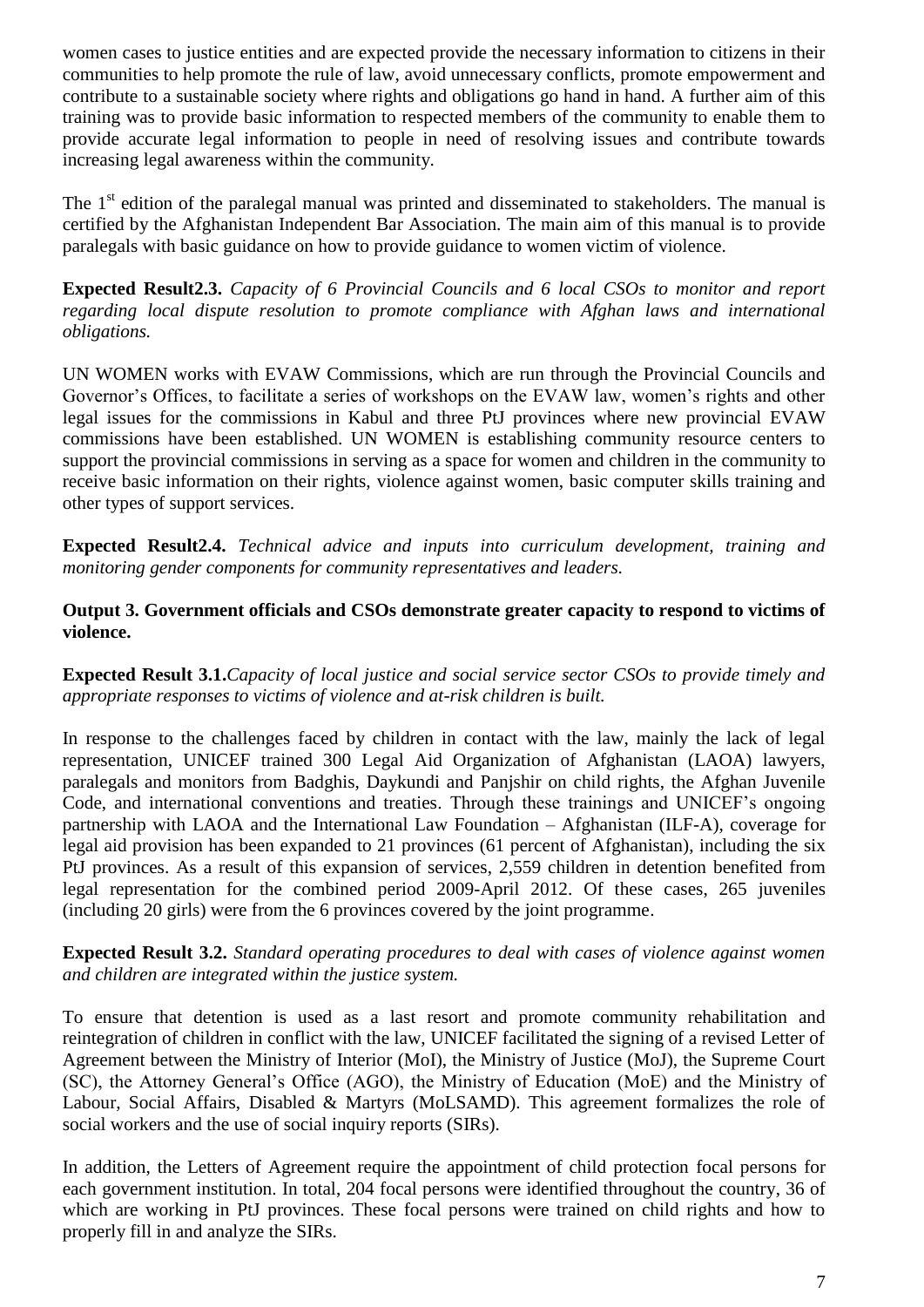## **Output 4. District-level formal justice sector actors have increased capacity to uphold legal rights.**

**Expected Result 4.1.** *Capacity of formal justice sector strengthened through training of 840 justice sector officials in rights awareness, disaggregated by institution.*

In 2010-2011, SDLR/OSDA was engaged by UNDP to deliver trainings on Land Law, Family Law (in the Civil Code and other supporting laws, as this is not a stand-alone law), and laws concerning the protection of women and children to justice providers. Challenges were faced in securing sufficient numbers of justice officials in each province, as in many districts the required positions in justice institutions simply were not filled. In total, SDLR/OSDA provided trainings to 27 judges, 124 prosecutors, and 163 judicial police.

In 2012, CACSS continued trainings to justice officials on the Civil Code, Criminal Procedure Code and the Elimination of Violence against Women Law, which was run with a slightly altered curriculum to the trainings provided to community leaders on the same topics. The streamlining of training materials was established in response to the Mid-Term Evaluation, which suggested that activities should be more mutually complementary within communities to ensure all actors have similar knowledge and understanding of the application of justice within Afghanistan. In total, 226 justice officials were trained in 2012 in all six PtJ provinces.

UN Women trained 45 Heads of Provincial Departments of Women Affairs (DoWAs) and the MoWA legal section on the Elimination of Violence against Women Law and the newly enacted Women's Protection Centers' Regulation (WPC). The main aim of this training was to provide the DoWAs with information on how these policies will affect their work and how they can support women victims of violence.

**Expected Result 4.2.** *Capacity of officials and service providers built to provide timely and appropriate response to victims of violence, at-risk children and children in conflict with the law.*

In March 2010, UNICEF supported a two-day Interagency Taskforce Workshop on Alternatives to Detention for Juvenile Offenders for 120 participants to raise their awareness in support of the protection needs of Children in Conflict with the Law. Participants included representatives from main justice institutions (MoJ, AGO, SC), Juvenile Courts, MoI, MoLSAMD, legal and paralegal organizations; NGOs supporting Juvenile Rehabilitation Centers (JRCs).

The two agencies who have been supported under this initiative to build the capacities of social and community workers are War Child UK for Badghis and Children in Crisis (CIC) for Daykundi and Panjshir. During the project period, eight children were released from Badghis JRC with timely intervention of social workers preparing SIRs. The increase in the number of children in conflict with the law who benefited from the SIR can be partly attributed to the intervention that was provided; training them on child protection and making prosecutor's understand that there are alternative measures that can be used for children accused of committing petty crimes, most of which are not considered crimes in other countries. The CIC social workers submitted nine SIRs for children in the Panjshir JRC, five of whom were released by the court. Three children were released in Daykundi as a result of intervention of the social worker.

Child Protection Action Networks (CPANs) have been established in 28 provinces and 51districts, and are supported by UNICEF in partnership with the Ministry of Labour and Social Affairs throughout the country. The CPANs comprise representatives from government institutions, civil society organizations and UN agencies active in promoting the respect and protection of children's rights. CPAN role is to identify, follow-up and refer vulnerable children, including children who are victims of abuses to mainstream services.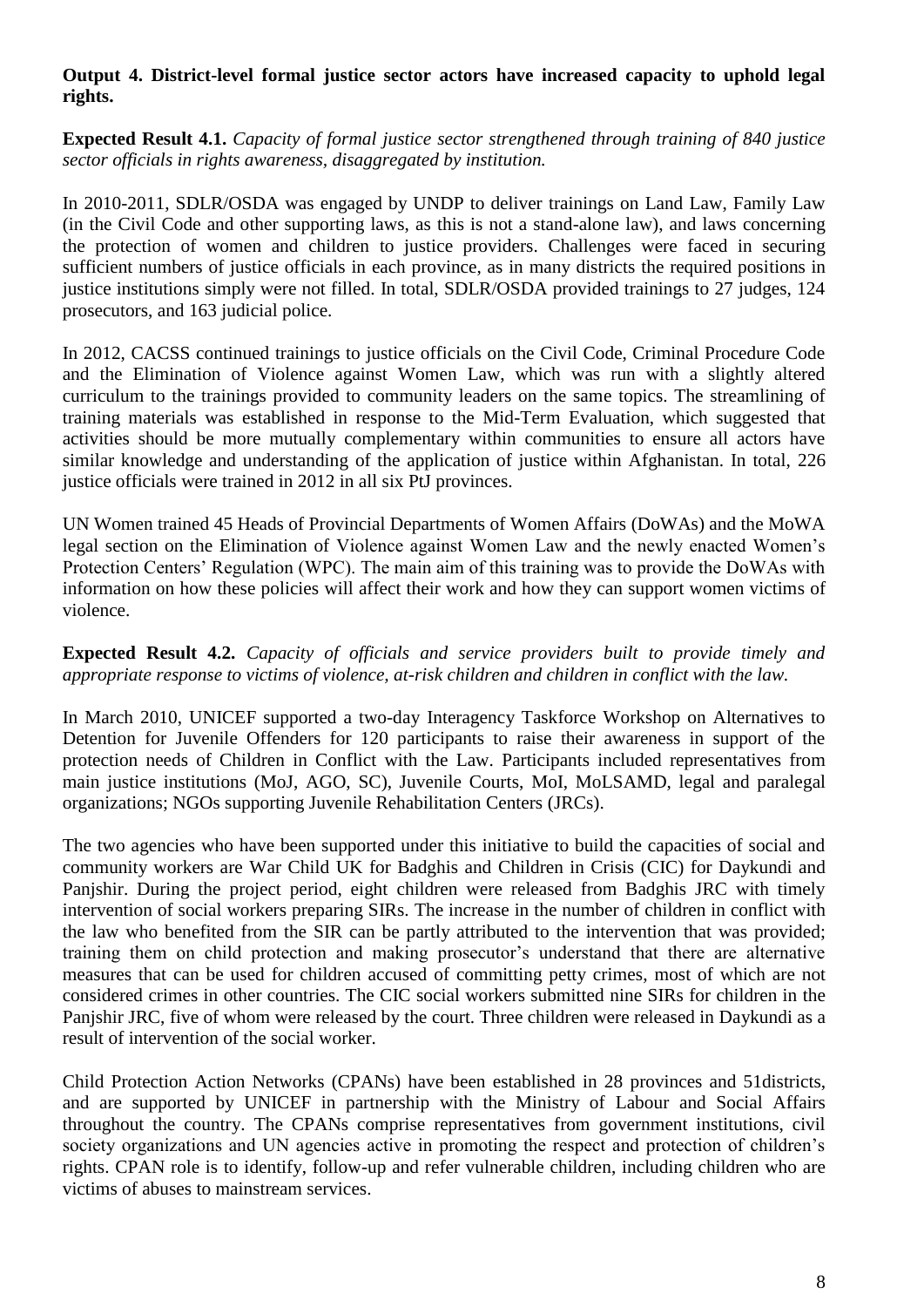In the six PtJ provinces, 639 child protection cases (458 boys, 181 girls) have been identified and followed-up by the CPANs. This is part of an overall caseload of 4,496 child protection cases (3,310 boys, 1,336 girls) identified and followed-up by the CPANs throughout the country in 2010-2011.

War Child UK held trainings on social work and interventions with 17 social workers (11 male, 6 female) in Badghis Province. During the project period eight children out of a total of 23 (6 boys and 2 girls) were released from JRCs through social worker intervention. Children in Crisis trained 20 social and community workers in Panjshir and 25 community and social workers in Daykundi. Both the organizations held orientation and trainings for juvenile justice actors, including police, prosecutors, judges and lawyers, on child rights, the juvenile code, child-friendly policing, diversion and alternatives to detention in Badghis, Panjshir and Daykundi.

#### **Expected Result 4.3.** *Technical advice and inputs into curriculum development, training and monitoring gender components for local justice sector actors.*

UN Women provided introduction training to the DoWAs of Panjshir, Badghis and Sari-Pul provinces on utilizing Violence against Women Standard Intake Form and tracking VAW cases. In order to support MoWA/DoWA to consider global standards associated with conducting and planning of data collection, UN Women provided technical support to MoWA to revise and develop VAW Intake Form according to the context of Afghanistan based on standard GBV/IMS. As a result, MoWA endorsed the standard VAW Intake Form includes standard classification tools was to improve the process of data collection and analysis. 7000 of VAW Intake Form plus7000 Consent Form have been printed with financial support of UN Women to enable ongoing support for MoWA /DoWA to ensure standardization of incidents with fully consideration related to confidentiality. Also, as an ongoing collaboration between MoWA and UN Women, initially, UN Women provided technical support for introduction training 16 DoWAs on how to use the VAW Standard Intake Form.

## **Expected Result 4.4.***Training of 140 Prison and detention centre staff.*

Training was organised to develop a cadre of 15 trainers to undertake direct training to detention centre staff on basic life support in six provinces and sixteen districts. UNODC completed the training to the 12 trainers (two districts did not have facilities) who in turn will deliver the training. Trainers received in-depth information on providing appropriate medical services for prisoners, developing the knowledge and skills of the penitentiary staff on basic medical and first aid procedures, and building the capacity and skills of detention officers to provide basic life support to detainees in need of immediate medical response pending the arrival of advanced life support.

### **Output 5: Physical infrastructure conditions of justice sector institutions at the local level are improved taking into account gender needs.**

## **Expected Result 5.1.***Emergency infrastructure works at 18 justice facilities in districts, desegregated by type of facility and are gender specific to needs of women and children.*

UN Women worked with UNDP and Supreme Court engineers to ensure construction designs for justice facilities were gender inclusive (women and children friendly).

### **Expected Result 5.2.***Nine rehabilitated justice facilities are equipped and functional.*

UNDP engineers have worked with the Supreme Court infrastructure section to assist the government in constructing and rehabilitating prioritized justice facilities in PtJ provinces. In 2011 and 2012, PtJ has constructed a primary court, joint prosecutor/*Huquq* office and detention center in Dara District, Panjshir, and a primary court and joint prosecutor/*Huquq* office in Shahristan District, Daykundi.

b. In what way do you feel that the capacities developed during the implementation of the joint programme have contributed to the achievement of the outcomes?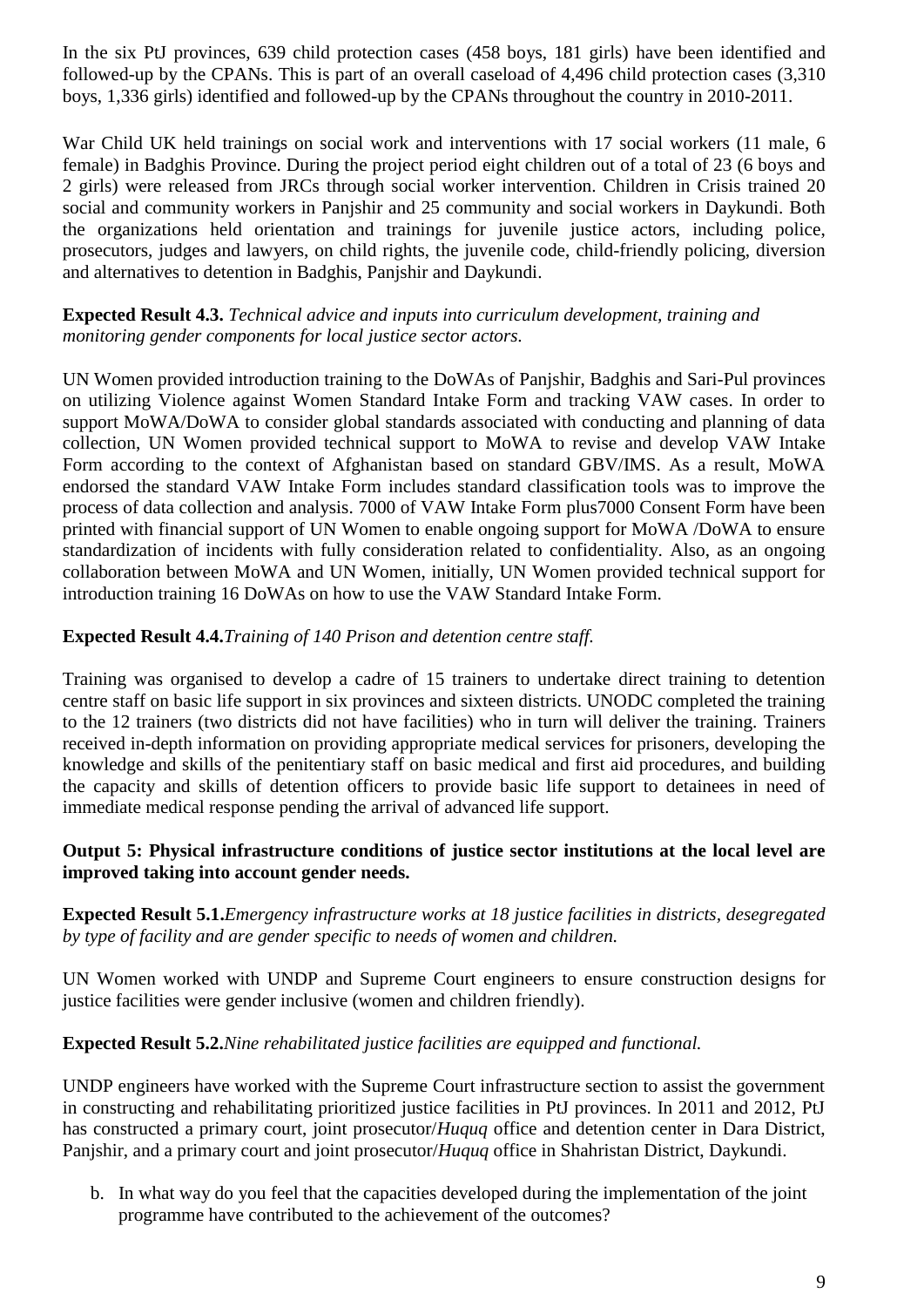The UN agencies involved in this joint programme work primarily to build the technical and professional capacity of their partners, both in government and CSOs, through training, coaching, supervision and provision of required technical and material assistance. For example, each CPAN has one technical assistant appointed by UNICEF through MoLSADM, whose role is to provide overall technical assistance and guidance to the CPAN members. This has increased the quality of CPAN to identified child protection cases through the establishment of proper case management protocols. Coordination of legal aid services for children in contact with the law is also improving as a result of a recent mapping of all legal providers conducted by SDLR, our new partner for legal representation for children in contact with law.

Capacity of social workers and community workers being built has improved services to the children leading to their reconciliation with family and the judicial system. Interventions by social workers have resulted in mediations leading to acceptance of children by their family especially of girls charged with honor crimes. Training and orientation of police and social workers have resulted in lesser number of children charged with offences. In 2011, in Panjshir 15 out of 30 children were released by the police after the social workers from CIC intervened.

Likewise, through the delivery of trainings and entrenchment of a coordinator at the regional hub for governance activities, UNDP has increased the overall capacity of justice providers to understand the legal system and deliver justice in a fair, informed and equitable fashion. By linking similar trainings to community leaders, and often including both groups in joint sessions, training programming has encouraged more interaction and cooperation between the formal and informal justice sectors, which has increased the overall community-level trust in the justice sector.

c. Report on how outputs have contributed to the achievement of the outcomes based on performance indicators and explain any variance in actual versus planned contributions of these outputs. Highlight any institutional and/ or behavioural changes, including capacity development, amongst beneficiaries/right holders.

Overall, rights and protection trainings received by the justice actors, paralegal and monitors has increased the pool of resource persons for provision of legal aid services and monitoring of the situation of children in conflict with law detained throughout the country. CPANs have also been trained on how to identify and respond to child protection cases, with a focus on sexual abuse and children in contact with law. This has increased their capacities to protect vulnerable children and to provide appropriate responses to the identified cases.

d. Who are and how have the primary beneficiaries/right holders been engaged in the joint programme implementation? Please disaggregate by relevant category as appropriate for your specific joint programme (e.g. gender, age, etc)

 $N/A$ 

- e. Describe and assess how the joint programme and its development partners have addressed issues of social, cultural, political and economic inequalities during the implementation phase of the programme:
	- a. To what extent and in which capacities have socially excluded populations been involved throughout this programme?

In Afghanistan, those living in remote areas are significantly removed from the decision makers in Kabul, the provincial capitals, and often even the district capitals. Lack of infrastructure, coupled with the restrictions on movement and communication due to the ongoing conflict in many parts, has led to a rural population in Afghanistan that is almost completely disconnected from the government serving them. By focusing programming on district-level public, PtJ is one of the few programmes extending programming on justice, legal awareness and human rights to this audience.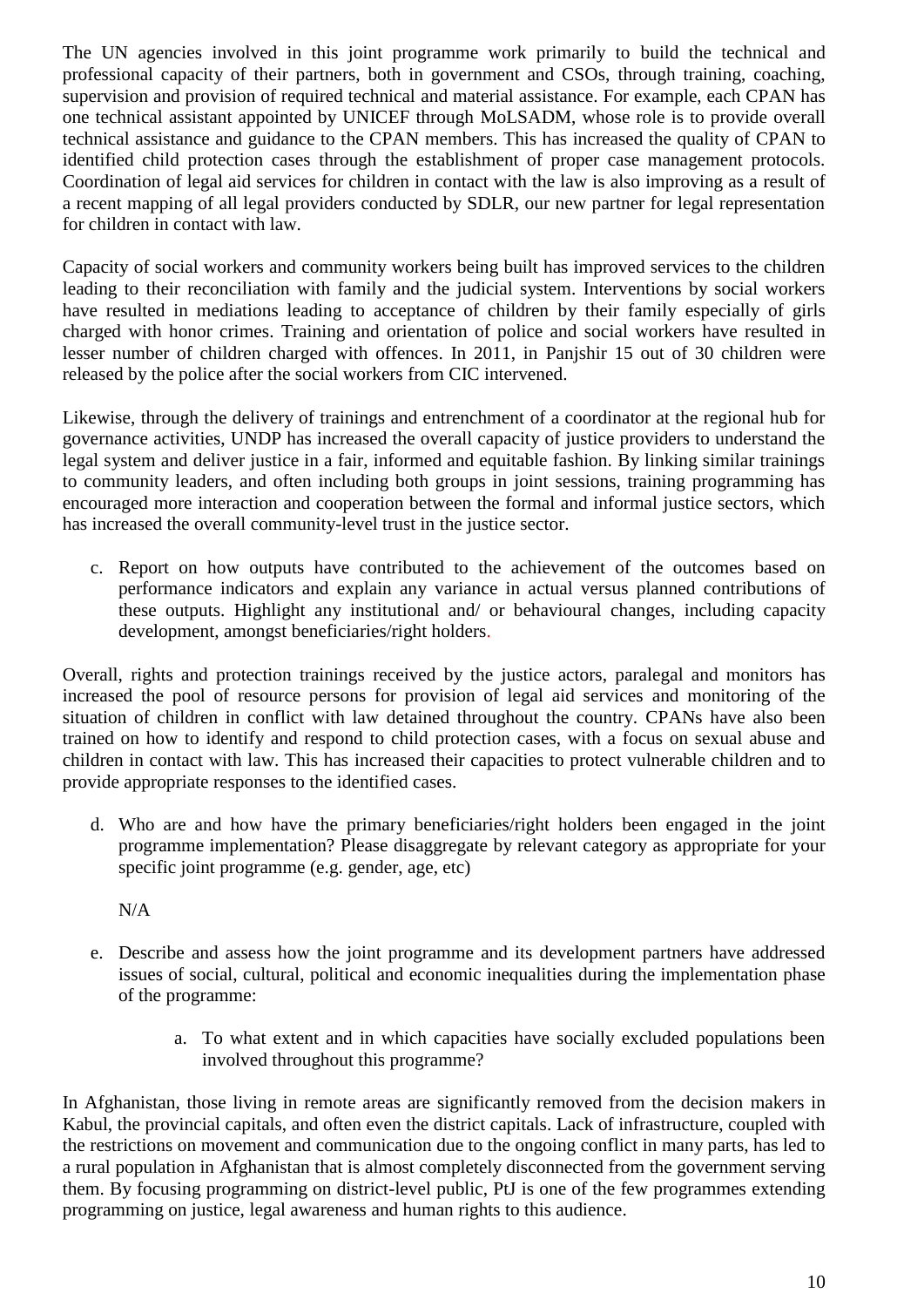Vulnerable children identified as key beneficiaries (children in conflict with the law, orphans and sexually exploited girls) are in the general the most disadvantaged children. They are in general from socially excluded and poor families and often suffer from stigmatization and discrimination.

Women, in general are not included in social political processes, particularly in more remote areas. By ensuring that programming is developed that promotes women's inclusion and/or is solely tailored to women, PtJ has decreased the marginalization of women from the justice system.

> b. Has the programme contributed to increasing the decision making power of excluded groups vis-a-vis policies that affect their lives? Has there been an increase in dialogue and participation of these groups with local and national governments in relation to these policies?

Although not directly supported under this joint programme, UNICEF is currently supporting the government of Afghanistan and most specifically the MoJ in developing a comprehensive Child Act which will supersede all national child related legislation. The Child Act is being developed through a participatory process which entails a series of consultations with all stakeholders, including communities and children with particular attention to socially excluded and most at risk children.

UN Women in its development of the Paralegal Manual together with the MoJ has brought the justice needs of women victims of violence and social oppression through input from representatives of shelters and women's organizations to the forefront of policy-making processes within the MoJ. Also, through both UN Women and UNDP programming, coordination between the MoJ and MoWA has been strengthened to ensure that women are accommodated within the justice system to not only access fair justice practices, but also to receive adequate protection for the duration of legal cases to ensure their safety.

The Joint Programme has worked with the Ministry of Justice to develop the National Public Legal Awareness Strategy, which was launched to national justice stakeholders in May 2011. The Joint Programme also worked with the Legal Aid Department within the Ministry of Justice to refine the Legal Aid Policy, announced at the same time. In the newly established regional office in Bamiyan, the Joint Programme Regional Coordinator has brought together justice providers and related civil society representatives in the Legal Working Group (LWG). The LWG is planning a provincial conference to familiarize provincial- and district-level justice providers with updated national policies.

> c. Has the programme and it development partners strengthened the organization of citizen and civil society groups so that they are better placed to advocate for their rights? If so how? Please give concrete examples.

UNDP has worked with its implementing partners to ensure all training, public legal awareness and infrastructure activities are conducted in close coordination with government counterparts. This has strengthened the overall access civil society organizations have with the national, provincial and district-level government agencies of relevance to their work, and increased future opportunities to advocate for programming that supports public access to and protection under justice.

> d. To what extent has the programme (whether through local or national level interventions) contributed to improving the lives of socially excluded groups?

All programming carried out under the PtJ programming has assisted vulnerable and marginalized populations in Afghanistan to secure better access to and protection within the justice system. In a society largely driven by social and financial stratas, in which influence and power are largely linked with family relations and financial capacity, strengthening the representation for remote, lowercapacity populations to understand and access their rights has increased equality within the system.

f. Describe the extent of the contribution of the joint programme to the following categories of results: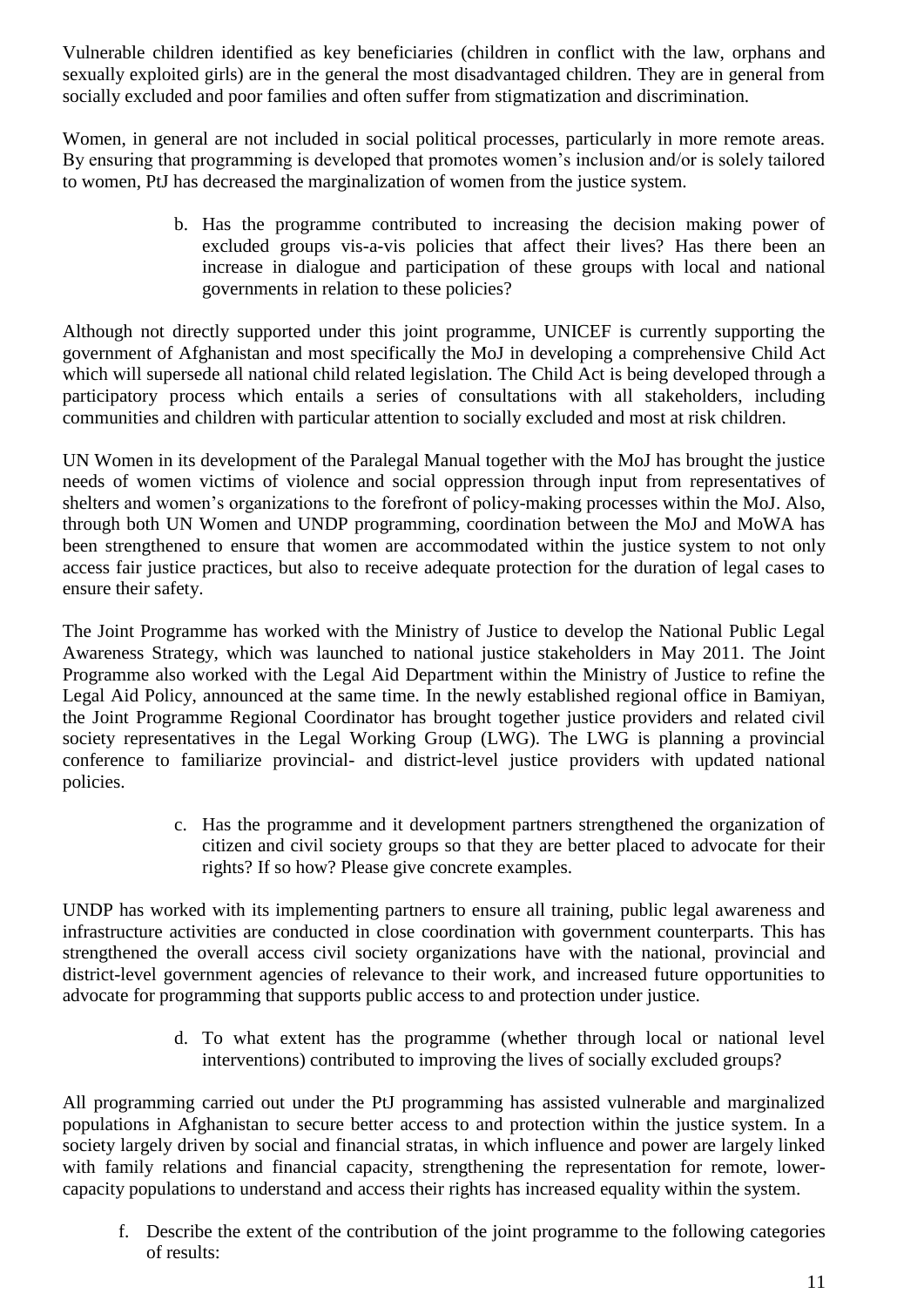- a. Paris Declaration Principles
- Leadership of national and local governmental institutions

Government is regularly consulted on programme management, procurement and implementation issues. They have been involved in identification of their rehabilitation and construction needs and approval of construction designs. They have also been involved in joint missions. Civil society organizations are implementers of programme activities but there is a need to develop stronger relations with them and where necessary strengthen their capacity. Citizens' consultations have been limited because of the security situation but need to be improved.

• Involvement of CSO and citizens

CSOs were engaged as primary implementing partners for all field-level activities to ensure localized presentation of content and a thorough understanding of the context of the justice system in the particular areas of engagement. Through national CSOs with reach down to the district level in the target provinces, PtJ programming not only increased the overall impact of content presented to the public and other end beneficiaries, but also strengthened relationships between civil society and the government by encouraging professional interactions to strengthen the overall provision of justice.

• Alignment and harmonization

While of the overall impact of the PtJ programming will require more time to measure accurately, an increase in the alignment of government priorities at all levels is evident. By facilitating policy development at the national level, and its instruction at the subnational levels for proper implementation, the PtJ programming has increased lines of communication within the government and strengthened the capacity of the government to deliver justice services as a unified entity.

- Innovative elements in mutual accountability (justify why these elements are innovative)
- b. Delivering as One
- Role of Resident Coordinator Office and synergies with other MDG-F joint programmes

The Resident Coordinator Office has played an integral role in ensuring coordination between the UN partner agencies in country continues in a regular fashion, as well as facilitating coordination between the joint programme and the MDG-F Secretariat in New York. Particularly due to the absence of exclusively-dedicated staff for the majority of the PtJ programmatic life, the role of the Resident Coordinator Office has been of high import.

- Innovative elements in harmonization of procedures and managerial practices (justify why these elements are innovative)
- Joint United Nations formulation, planning and management

Through the coordination mechanisms prescribed under the joint programme, programmatic coordination between the UN partner agencies involved in the PtJ has increased considerably. As the joint programme closes, all four agencies are continuing close coordination to take full advantage of the joint initiatives already started, as well as exploring other avenues for future coordination to increase overall impact to the Afghan public and government stakeholders.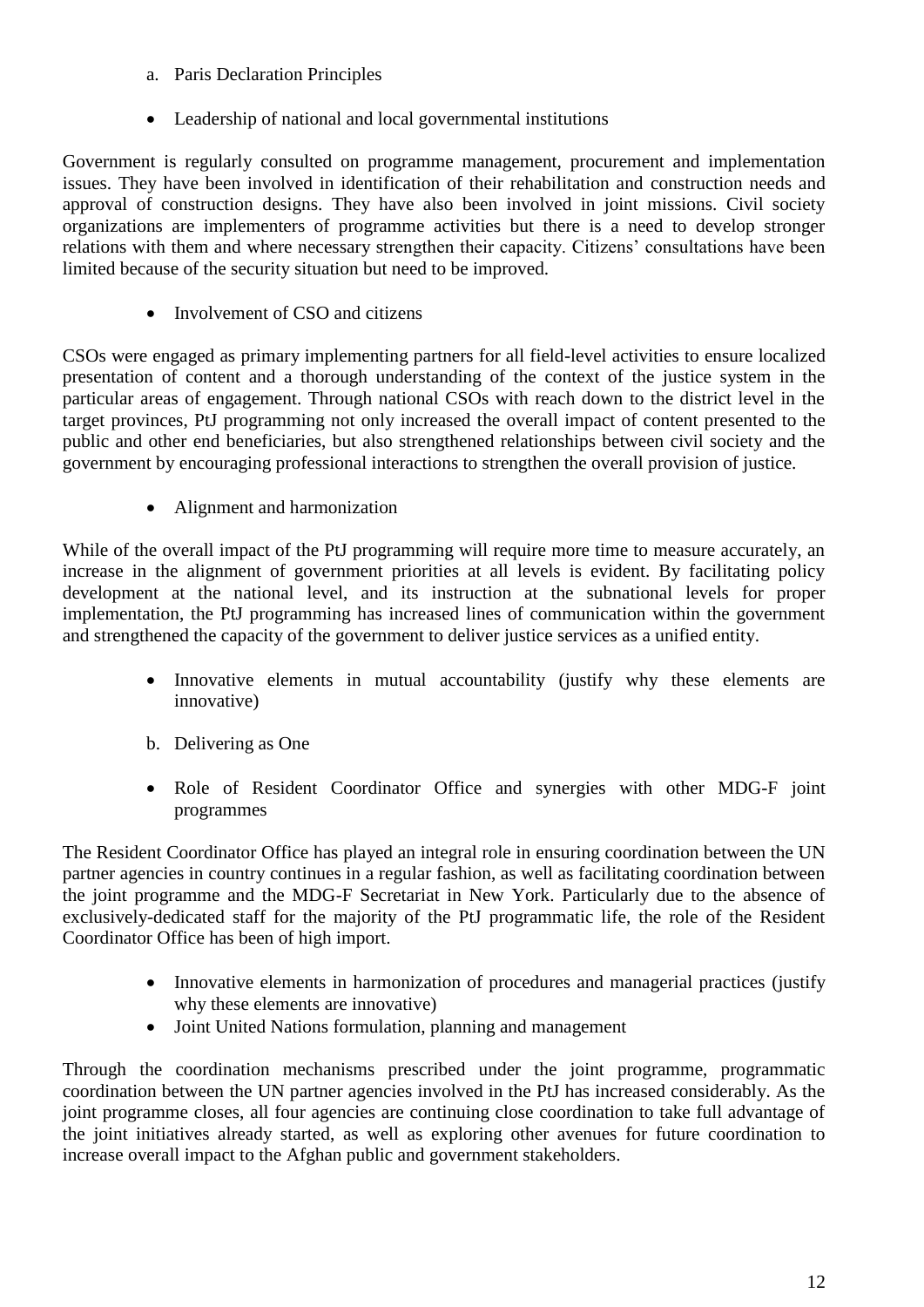## **III. GOOD PRACTICES AND LESSONS LEARNED**

a. Report key lessons learned and good practices that would facilitate future joint programme design and implementation.

Programme coordination proved to be a major challenge in the implementation of this joint programme. The role of UNDP as the lead agency as well as the primary implementing partner resulted in managerial and financial disputes that could have been overcome had the RCO (UNAMA) been designated as the main coordinating agency. Because UNAMA did not have an implementation role in this programme, its involvement could have been maximized by positioning the RCO as a clear and impartial oversight mechanism for programme management.

Related to the coordination roles outlined above, communication with the MDG-F Secretariat in New York was slowed due to its distance from the implementing partners. Most communication between the programme implementers and the Joint Secretariat required at least four levels of communication, which significantly prolonged dialogues that could have otherwise been more direct and immediate. This was exacerbated by the requirement to get head of agency approval for all decisions taken, as the frequent rotation and leave schedules inherent to the mission resulted in longer delays and/or inconsistencies in representation, which influenced the extent of agency ownership and dedication to the joint programme priorities.

b. Report on any innovative development approaches as a result of joint programme implementation

Establishment and support to CPANs is increasing community ownership in responding to protection needs of the vulnerable children. CPANs are now functional in the majority of provinces; they have been identified as a model of system that can also be used to raise community awareness on human rights, access to justice and not only on the child protection issues as it has been the case up to now. This said, CPANs can facilitate and support the work of other agencies participating in the joint programme. Social Workers are being recruited in 33 DOLSAMD across the country to provide services to vulnerable population including children and women.

- c. Indicate key constraints including delays (if any) during programme implementation
	- a. Internal to the joint programme
	- b. External to the joint programme

In almost all the six provinces, the prevailing security situation limited the implementation and monitoring of programme activities specifically at district level. As local implementing partners were often used to carry out activities in some of the more remote and insecure areas, activities could progress despite changing security levels. However, without sufficient MOSS-compliant facilities or transportation, UN partners were limited in their ability to monitor the progress and impact of PtJ activities.

Another challenge has been the limited cooperation of government institutions dealing with issues of import for PtJ programming and partner agencies. In some cases, policy priorities put forward as PtJ initiatives were incongruent with the governance and social norms within the Afghan context.

c. Main mitigation actions implemented to overcome these constraints

Security issues affect the majority of PtJ areas of engagement, and have impacted the timeliness of programme implementation as well as the extent to which oversight mechanisms can be utilized in programme monitoring. To mitigate this challenge, PtJ partner agencies employed external, national M&E firms when possible (due to high costs) and a network of UN agency and mission staff to assist in monitoring activities.

To address the issue of lack of coordination and cooperation of government institutions, UN partner agencies have developed binding Letters of Agreement and Memorandums of Understanding with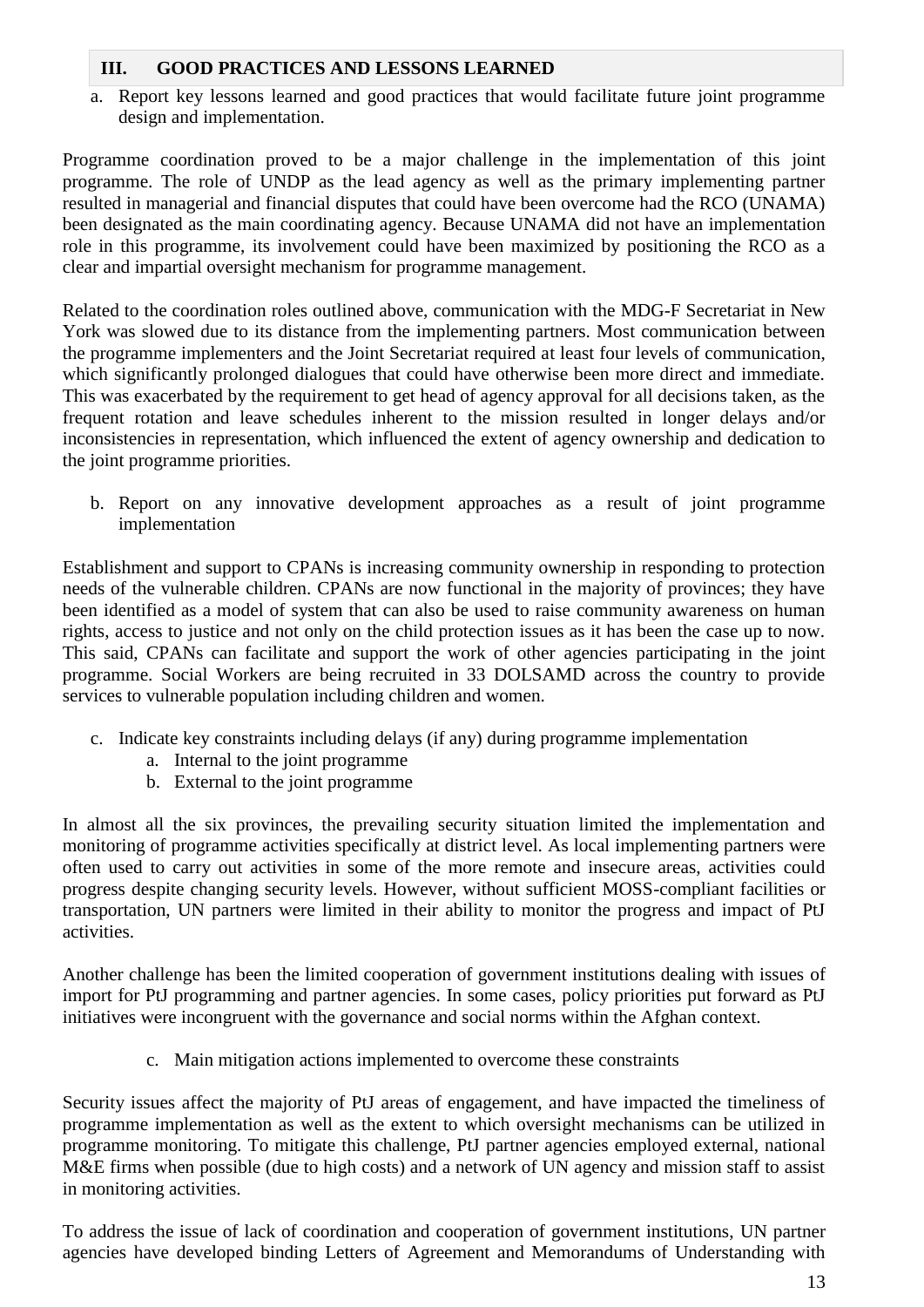key government counterparts to formalize collaboration with justice and law enforcement actors, such as the police, prosecutors, judges, and social workers. These contracts establish appropriate referral mechanisms between different actors and provide the PtJ partner agencies with formal mandates to carry out PtJ activities in through subnational offices. The identification of provincial focal persons for the implementation of this agreement has also supported implementation.

- d. Describe and assess how the monitoring and evaluation function has contributed to the:
	- a. Improvement in programme management and the attainment of development results.
	- b. Improvement in transparency and mutual accountability
	- c. Increasing national capacities and procedures in M&E and data
	- d. To what extent was the mid-term evaluation process useful to the joint programme?

The substance of the mid-term evaluation was of great value to the PtJ implementing partners, both in the continuation and refinement of PtJ activities, as well as informing improvements to individual agency programming. However, as the mid-term evaluation was conducted well into the second half of the PtJ Joint Programme, and distributed to partner agencies only one month before the announcement of the closure of the joint programme, very few of the insights and recommendations put forward in the mid-term evaluation were incorporated into PtJ programming.

- e. Describe and assess how the communication and advocacy functions have contributed to the:
	- a. Improve the sustainability of the joint programme

In order to increase the likelihood of sustainability of the programme, emphasis has been placed upon empowering local institutions and professionals. By focusing trainings on communities as well as leaders from major sectors directly related to or influencing justice at the village and district levels (justice providers, religious leaders and community leaders), the joint programme is laying the foundations for a transfer of skills and capacity.

Further, implementation of activities is done largely through national organizations. The programme has involved government counterparts in all stages of the inception phase and processes (including recruitment and procurement, joint coordination meetings, planning and field missions) as a way of creating ownership of the programme and transferring skills to ensure sustainability.

All of the activities conducted under the joint programme have been implemented as integral and complementary parts of the individual agency programming, and therefore will be continued through advocacy and outreach efforts by each agency as their activities move forward. Through UNICEF, CPAN technical advisor and social worker positions have now been included with the official structure of the MoLSADM, and will therefore be continued through the government. Likewise, the paralegal manual and trainings developed by UN Women with MoJ, as well as the legal and human rights trainings developed by partners through UNDP in coordination with the MoJ, AGO and Supreme Court, and basic life skills training of trainers by UNODC, have been handed over to the government and key staff trained in their facilitation. Through this transfer of skills, knowledge and materials, the PtJ partner agencies have built the foundations for the continuation of the work conducted under this joint programme.

> b. Improve the opportunities for scaling up or replication of the joint programme or any of its components.

The PtJ Joint Programme was designed to complement pre-existing activities carried out by the UN partner agencies, increasing the geographic scope and scale to which they could be implemented. As such, the systems and programming introduced through PtJ will continue, and in many cases have been incorporated through government systems for ultimate nationwide application.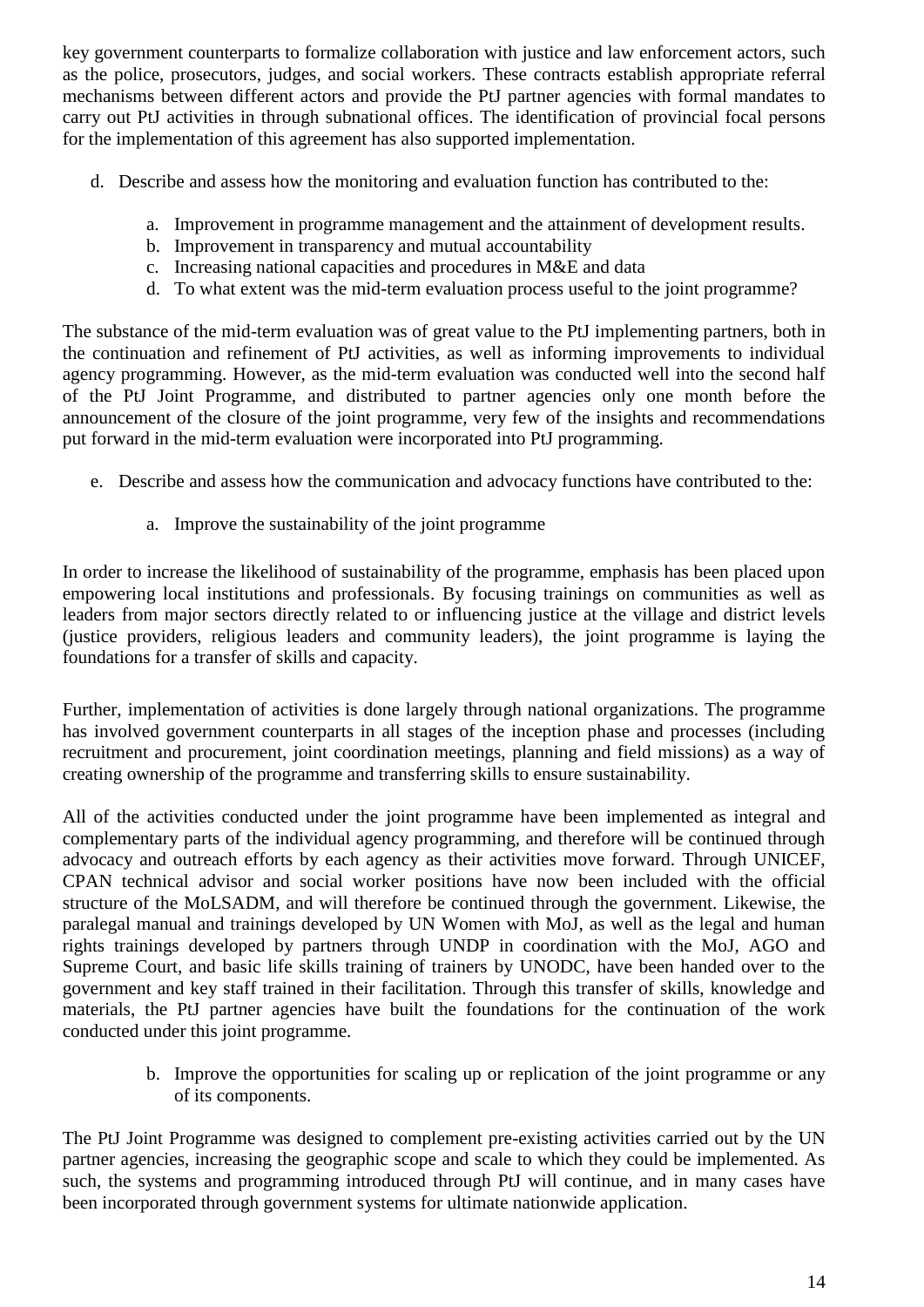The CPAN concept has gained great support from MoLSADM , which has increased demand for the establishment of CPANs in districts and provinces where they do not yet exist. Social worker positions have been officially recognised by the ministry and its departments in 33 provinces. UNICEF is also supporting the establishment of formal training and education for Social Work profession with Ministry of Higher Education and Kabul University.

c. Providing information to beneficiaries/right holders

The legal education materials generated by all agencies through the PtJ Joint Programme have been shared with the Public Legal Awareness Unit in the MoJ for distribution to all of its offices and focal points at the provincial and district levels, and will continue to provide relevant information to DoJ officials and the greater public on key issues concerning legal, human, women's and child rights. This distribution strategy has been formalized through the MoJ's Public Legal Awareness Strategy, which was developed with support from UNDP.

- f. Please report on scalability of the joint programme and/or any of its components
	- a. To what extent has the joint programme assessed and systematized development results with the intention to use as evidence for replication or scaling up the joint programme or any of its components?
	- b. Describe example, if any, of replication or scaling up that are being undertaken
	- c. Describe the joint programme exit strategy and assess how it has improved the sustainability of the joint program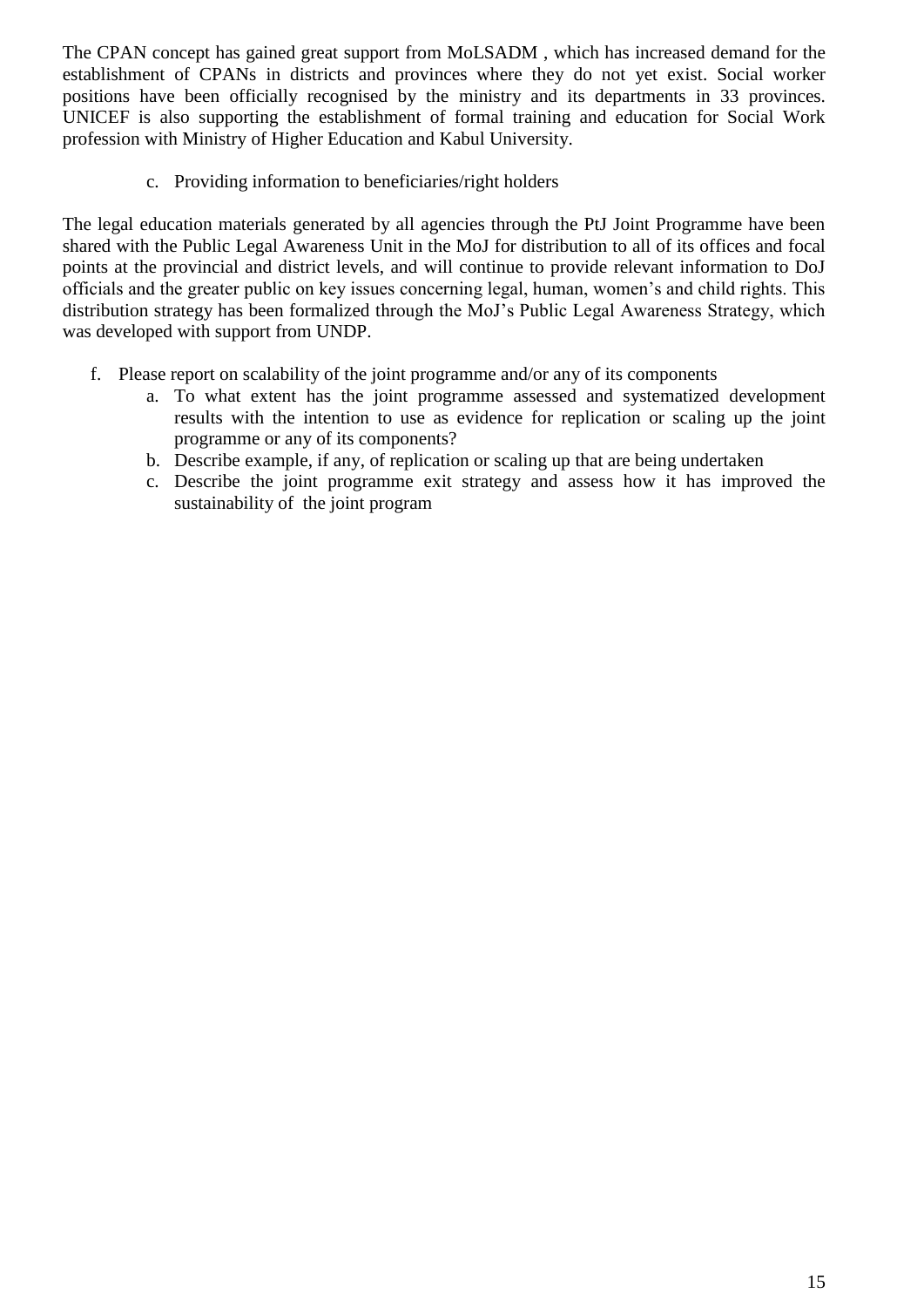### **IV. FINANCIAL STATUS OF THE JOINT PROGRAMME**

## a. Provide a final financial status of the joint programme in the following categories:

## MDG Achievement Fund Project: 00071109 Peace Through Justice (PTJ) Provisional Financial Statement and Report as of 04 Jun 2012 (US\$)

*Participating UN Organization: UNDP Theme/Country: Afghanistan* 

|                                               |                   | Amount     |                |
|-----------------------------------------------|-------------------|------------|----------------|
| <b>Funds Received from MPTF Office</b>        | A                 | 2,957,345  |                |
| <b>Total Expenditure</b>                      | В                 | 2,622,032  | $\overline{1}$ |
| Commitments                                   |                   | 552,922    |                |
| <b>Balance</b>                                | $D = A - (B + C)$ | (217, 609) |                |
| Total Interest earned                         |                   |            |                |
| Interest transferred to MPTF Office           | F                 | (217, 609) |                |
| Interest due to be transferred to MPTF Office | $G = E - F$       |            |                |
| Total Balance to be returned to MPTF Office   | $H = D + G$       | (217,609)  | -3             |

*Tick the box if the Financial Regulations and Rules does not require transfer of interest.*

| Total Interest earned but not returned as per FRR |  |  |
|---------------------------------------------------|--|--|

| <b>Total Expenditures</b>    | <b>Previous periods</b>  | <b>Current Period</b> | <b>Total</b> |   |
|------------------------------|--------------------------|-----------------------|--------------|---|
| <b>Supplies</b>              | 5,691                    |                       | 5,691        |   |
| Personnel                    | 626,087                  | 27,737                | 653,824      |   |
|                              |                          |                       |              |   |
| <b>Training</b>              | $\overline{\phantom{a}}$ |                       |              |   |
| Contracts                    | 1,296,692                | 53,667                | 1,350,359    |   |
| <b>Other Direct costs</b>    | 319,765                  | 12,959                | 332,724      |   |
| <b>Total Programme costs</b> | 2,248,235                | 94,363                | 2,342,598    |   |
| <b>Indirect Costs</b>        | 272,829                  | 6,605                 | 279,434      | 5 |
| <b>Total Expenditure</b>     | 2,521,064                | 100,968               | 2,622,032    |   |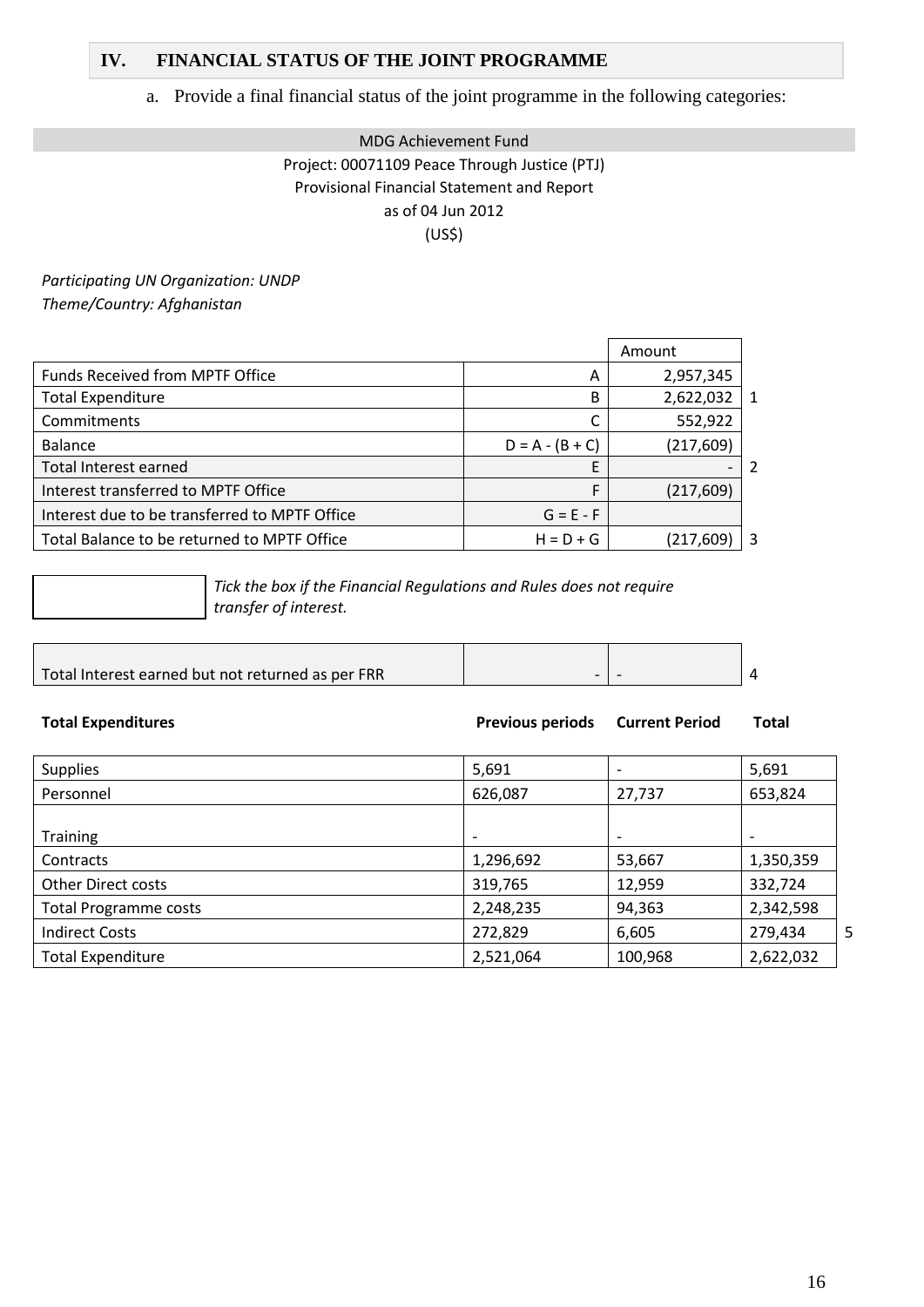## **V. ANNEXES**

1. List of all document/studies produced by the joint programme

| Document/Study                          | <b>Produced By</b> | <b>Delivered By</b>   | <b>Date of Delivery</b> |  |
|-----------------------------------------|--------------------|-----------------------|-------------------------|--|
| Family law training                     | <b>JHRA-PTJ</b>    | <b>SDLR</b>           | March 2011              |  |
| Land Law training                       | <b>JHRA-PTJ</b>    | <b>SDLR</b>           | March 2011              |  |
| Protection of women and                 | <b>JHRA-PTJ</b>    | <b>SDLR</b>           | March 2011              |  |
| children and access to                  |                    |                       |                         |  |
| defence lawyer training                 |                    |                       |                         |  |
| Criminal Procedure Code                 | MoJ                | <b>CACSS</b>          | 12Nov 2011              |  |
| training                                |                    |                       |                         |  |
| <b>EVAW Law training</b>                | MoJ                | <b>CACSS</b>          | 05Nov 2011              |  |
| Civil Code training                     | MoJ                | CACSS                 | 13 Nov 2011             |  |
| CPAN advocacy paper:                    | <b>UNICEF</b>      | Ministry of Labor and | February 2010           |  |
| protection<br>child<br>$A^{\cdot\cdot}$ |                    | <b>Social Affairs</b> |                         |  |
| system for prevention and               |                    |                       |                         |  |
| child<br>response<br>to                 |                    |                       |                         |  |
| protection violations in                |                    |                       |                         |  |
| Afghanistan"                            |                    |                       |                         |  |
| Paralegal Manual                        | UN Women-MoJ       | <b>UN Women</b>       | March 2012              |  |

### 2. List all communication products created by the joint programme

| <b>Communication</b>          | <b>Produced By</b>    | <b>Delivered By</b>   | <b>Date of Delivery</b> |  |  |
|-------------------------------|-----------------------|-----------------------|-------------------------|--|--|
| <b>Materials</b>              |                       |                       |                         |  |  |
| Posters:                      | CACSS<br>and<br>By    | <b>CACSS</b>          | September 2010          |  |  |
| - Human rights                | approved by PTJ       |                       |                         |  |  |
| - Unlawful marriages          |                       |                       |                         |  |  |
| Messages:                     | CACSS developed and   | <b>CACSS</b>          | October 2010            |  |  |
| - Lawful age of marriage      | PTJ approved          |                       |                         |  |  |
| - Forced marriage             |                       |                       |                         |  |  |
| - Free and full consent of    |                       |                       |                         |  |  |
| spouses before marriage       |                       |                       |                         |  |  |
| <b>Video Shows:</b>           | <b>AIHRC</b>          | <b>CACSS</b>          | October                 |  |  |
| - Legal age of marriage       |                       |                       | November 2010           |  |  |
| - Prohibition of forced       |                       |                       |                         |  |  |
| marriage                      |                       |                       |                         |  |  |
| Theatres:                     | CACSS developed and   | <b>CACSS</b>          | January 2011            |  |  |
| - Unlawful<br>$\sigma$<br>age | PTJ approved          |                       |                         |  |  |
| marriage<br>forced<br>and     |                       |                       |                         |  |  |
| marriage                      |                       |                       |                         |  |  |
| 2010 CPAN achievement         | Ministry of Labor and | Ministry of Labor and | March 2012              |  |  |
| fact sheets                   | <b>Social Affairs</b> | <b>Social Affairs</b> |                         |  |  |
|                               |                       |                       |                         |  |  |
|                               |                       |                       |                         |  |  |

3. Minutes of the final review meeting of the Programme Management Committee and National Steering Committee

4. Final Evaluation Report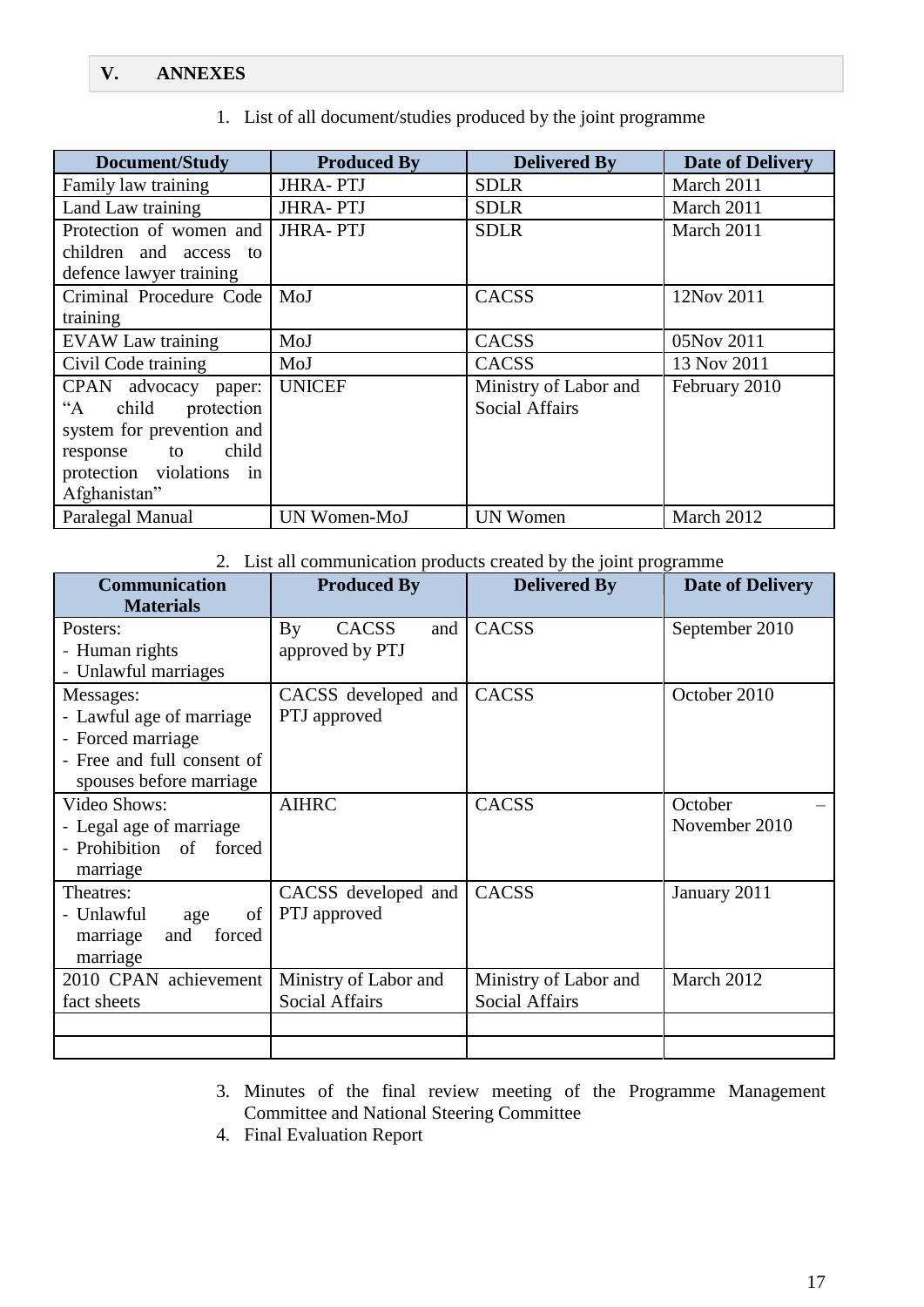# 5. M&E framework with update final values of indicators

| <b>Expected Results</b><br>(Outcomes & outputs)                                                                                                                                            | <b>Indicators</b>                                                                                                                                                                                                                                    | <b>Baseline</b>                                                                                                                                                      | Overall<br>Expected<br><b>Target</b>                                                                                 | Achievement of Target to date | Means of<br>verification                                                   | <b>Collection</b><br>methods (with<br>indicative time<br>frame &<br>frequency) | <b>PIC</b>                               | <b>Risks &amp; assumptions</b>                                                                                                                                                         |
|--------------------------------------------------------------------------------------------------------------------------------------------------------------------------------------------|------------------------------------------------------------------------------------------------------------------------------------------------------------------------------------------------------------------------------------------------------|----------------------------------------------------------------------------------------------------------------------------------------------------------------------|----------------------------------------------------------------------------------------------------------------------|-------------------------------|----------------------------------------------------------------------------|--------------------------------------------------------------------------------|------------------------------------------|----------------------------------------------------------------------------------------------------------------------------------------------------------------------------------------|
| <b>Outcome 1 - Local</b><br>community capacity<br>to understand the<br>justice system,<br>demand access to<br>justice, and protect<br>its vulnerable<br>members' rights is<br>strengthened | Indicator:<br>Number of<br>participants in<br>training courses and<br>awareness raising<br>activities,<br>desegregated by<br>location and gender.                                                                                                    |                                                                                                                                                                      |                                                                                                                      |                               | Project<br>progress<br>reports,<br>Awareness<br>raising program<br>reports | Quarterly from<br>implementing<br>partners                                     | <b>UNDP</b><br>UN Women<br><b>UNICEF</b> | De functioning of justice<br>sector due to security<br>situation in some provinces                                                                                                     |
| Joint Output 1 -<br><b>Community members</b><br>have a greater<br>awareness of<br>constitutional and<br>human rights.                                                                      | Indicator (UNDAF):<br>Number of advocacy<br>and media<br>campaigns launched<br>on the constitutional<br>and legal rights of all<br>citizens<br>Number of districts<br>covered by media<br>campaigns for access<br>to justice and rights<br>awareness | <b>Baseline: pilot</b><br>awareness<br>raising activities<br>conducted in<br>some provinces.<br>Some awareness<br>raising resources<br>developed and<br>field tested | In 42 districts:<br>12 dramas<br>12 panel<br>debates<br>24 interviews<br>12 talk-back<br>shows<br>5 songs<br>30 PSAs | 21 mobile theatres            | Project<br>progress<br>reports,<br>Awareness<br>raising program<br>reports | Quarterly from<br>implementing<br>partners                                     | UNDP, UN<br>Women,<br><b>UNICEF</b>      | De functioning of justice<br>sector due to security<br>situation in some provinces<br>Risk of raising community<br>expectations which cannot<br>be met by the formal justice<br>system |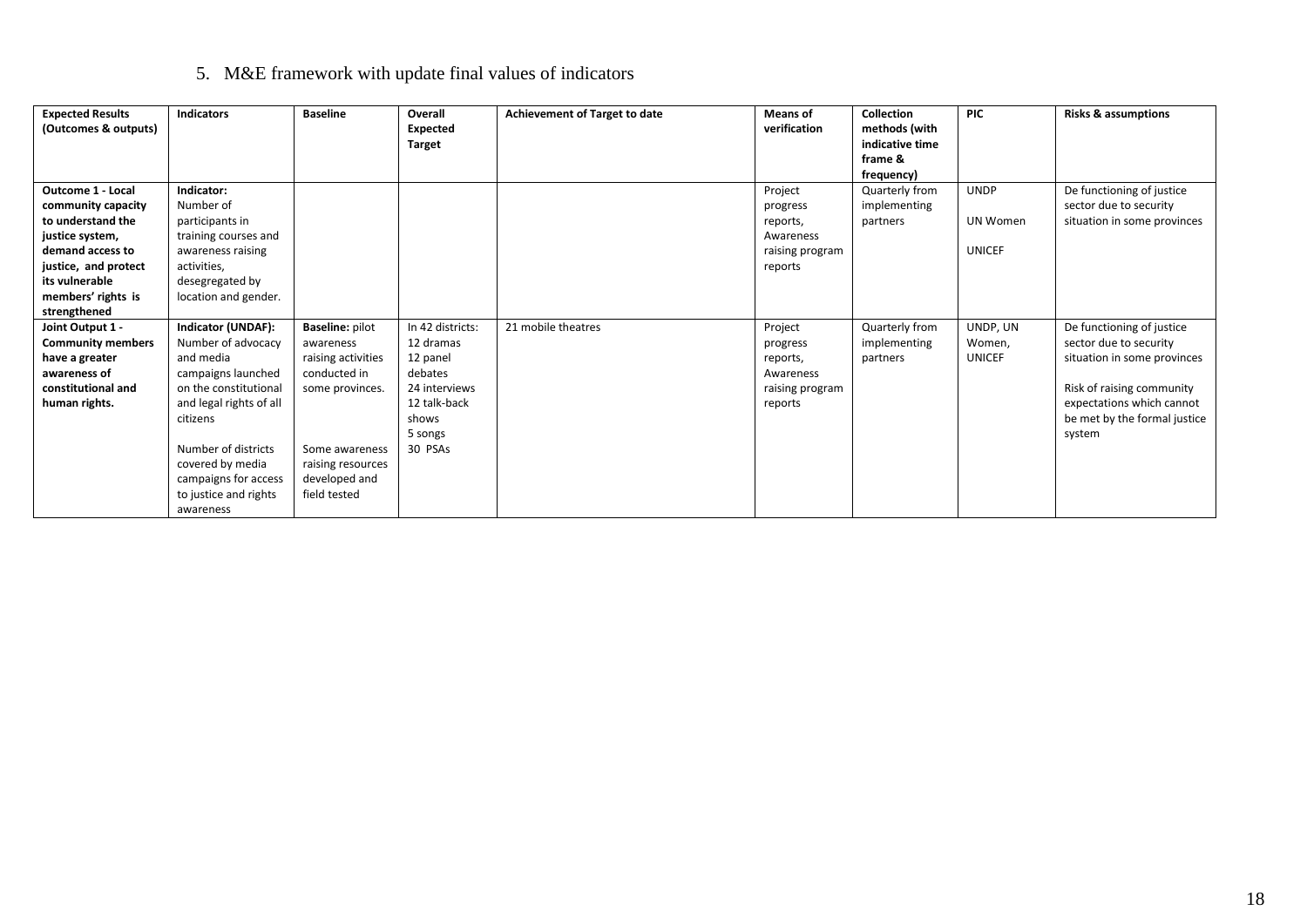| <b>Expected Results</b><br>(Outcomes & outputs)                                                                                                                                                                                                     | <b>Indicators</b>                                                                                                                                                                                                                                                                                     | <b>Baseline</b> | Overall<br><b>Expected</b><br><b>Target</b> | Achievement of Target to date                                                                                                                                                                                                                                                                                                                                                                                                                                                                                                                                                                                                                                                                                                                                                                                                                                                                                                                                       | Means of<br>verification                                                   | Collection<br>methods (with<br>indicative time<br>frame &<br>frequency) | <b>PIC</b>                          | <b>Risks &amp; assumptions</b>                                                                                                                      |
|-----------------------------------------------------------------------------------------------------------------------------------------------------------------------------------------------------------------------------------------------------|-------------------------------------------------------------------------------------------------------------------------------------------------------------------------------------------------------------------------------------------------------------------------------------------------------|-----------------|---------------------------------------------|---------------------------------------------------------------------------------------------------------------------------------------------------------------------------------------------------------------------------------------------------------------------------------------------------------------------------------------------------------------------------------------------------------------------------------------------------------------------------------------------------------------------------------------------------------------------------------------------------------------------------------------------------------------------------------------------------------------------------------------------------------------------------------------------------------------------------------------------------------------------------------------------------------------------------------------------------------------------|----------------------------------------------------------------------------|-------------------------------------------------------------------------|-------------------------------------|-----------------------------------------------------------------------------------------------------------------------------------------------------|
| 1.1 Awareness of the<br>general public raised<br>regarding<br>constitutional<br>and<br>human rights in 7<br>districts in each of 6<br>provinces                                                                                                     | Number of<br>awareness programs<br>conducted<br>Number of people<br>received full<br>information on<br>human rights<br>disaggregated by<br>gender<br>Increase in the<br>percentage of<br>population in target<br>districts who can<br>correctly describe<br>their constitutional<br>and human rights. |                 | 320,000                                     | UNDP implementing partner CACSS held 23<br>community theatre sessions on human rights in<br>this reporting period, reaching approximately<br>13,690 (89.77%) male and 1,560 (10.23%)<br>female spectators.<br>Twenty-six (Daikundi 5, Ghor 2, Badghis 5, Sari<br>Pul 5, Panjshir 4 and Laghman 5) video<br>screenings and discussion groups on human<br>rights were held for 310 people. The sessions<br>focused on unlawful age of marriage and<br>prohibition of forced marriages under Islam.<br>10,500 posters on human rights, legal rights<br>and women's rights were distributed in the<br>target provinces with an estimated reach of<br>105,000 people.<br>900 information sheets on Child Protection<br>Action Networks (CPANs) were distributed in<br>Badghis, Panjshir and Daykundi.<br>Sari Pul CPAN conducted community<br>awareness on child protection and child rights<br>in 110 mosques - 30 in Sari Pul City and<br>remaining 80 in 6 districts. | Project<br>progress<br>reports,<br>Awareness<br>raising program<br>reports | Quarterly from<br>implementing<br>partners                              | UNDP, UN<br>Women,<br><b>UNICEF</b> | Challenges of monitoring<br>implementation due to<br>security situation<br>Limited number of national<br>CSO partners in provinces<br>and districts |
| Human<br>rights<br>1.2.<br>awareness of young<br>people and<br>their<br>families raised through<br>human rights activities<br>primary<br>and<br>in<br>secondary schools and<br>non-formal classes for<br>out-of-school children<br>and adolescents. | Human rights<br>awareness raising<br>initiatives in place in<br>formal and non-<br>formal schools<br>Number of young<br>people received full<br>information on<br>human rights<br>disaggregated by<br>gender                                                                                          |                 | 240<br>30,000                               | CACSS carried out trainings for primary and<br>secondary school teachers in 180 schools, for<br>421 teachers, reaching a projected 42,100<br>students in the six PtJ target provinces.                                                                                                                                                                                                                                                                                                                                                                                                                                                                                                                                                                                                                                                                                                                                                                              | Project<br>progress<br>reports,<br>Awareness<br>raising program<br>reports | Quarterly from<br>implementing<br>partners                              | UNICEF, UN<br>Women                 | Challenges of monitoring<br>implementation due to<br>security situation                                                                             |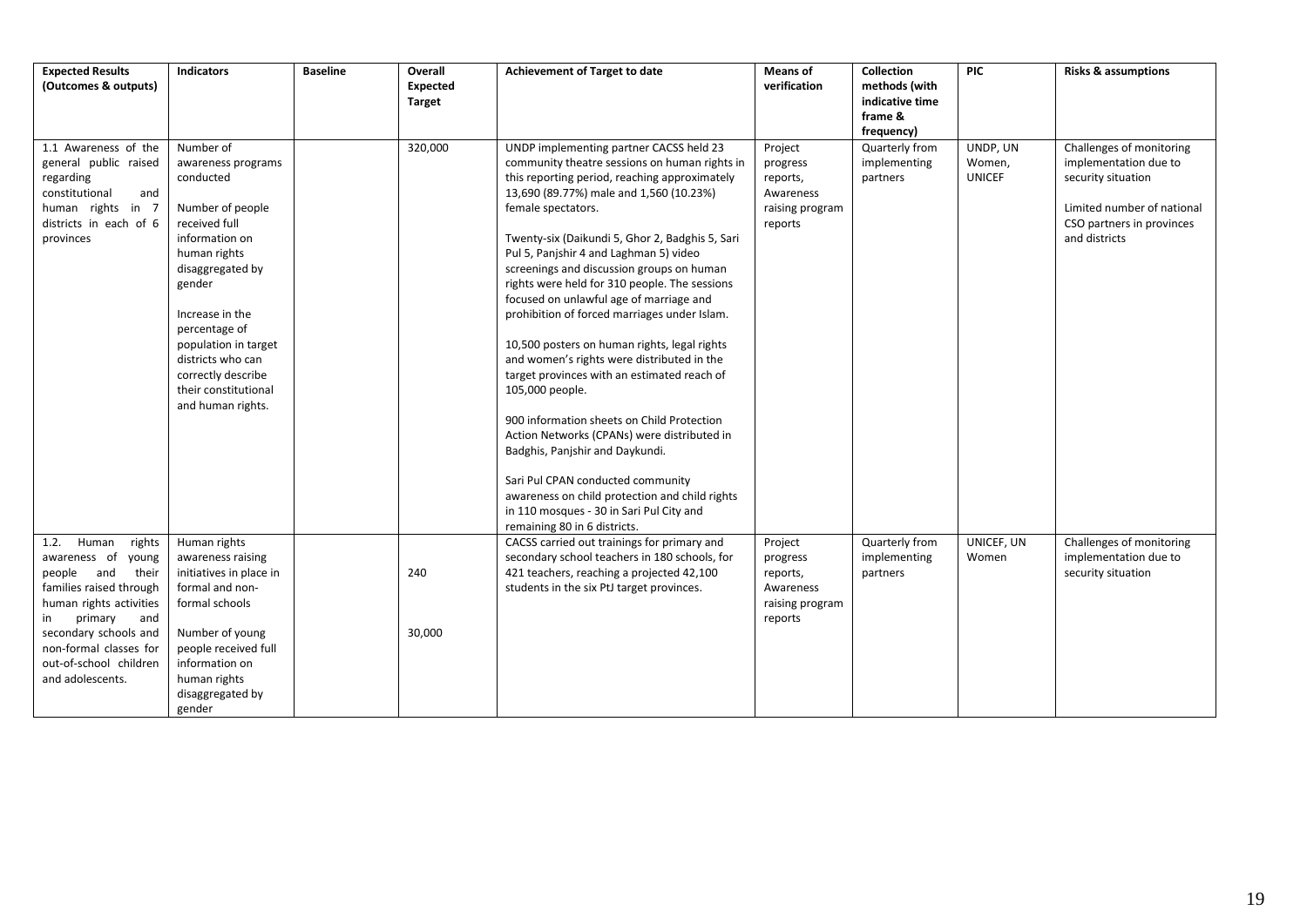| <b>Expected Results</b> | <b>Indicators</b>    | <b>Baseline</b>  | Overall       | Achievement of Target to date            | <b>Means of</b>  | <b>Collection</b> | <b>PIC</b> | <b>Risks &amp; assumptions</b> |
|-------------------------|----------------------|------------------|---------------|------------------------------------------|------------------|-------------------|------------|--------------------------------|
| (Outcomes & outputs)    |                      |                  | Expected      |                                          | verification     | methods (with     |            |                                |
|                         |                      |                  | <b>Target</b> |                                          |                  | indicative time   |            |                                |
|                         |                      |                  |               |                                          |                  | frame &           |            |                                |
|                         |                      |                  |               |                                          |                  | frequency)        |            |                                |
| 1.3 Technical advice    | Technically sound    |                  |               | UNDP provided technical assistance to    | Technical        | Quarterly         | UN Women   | Community awareness            |
| and<br>inputs<br>into   | community            |                  |               | implementing partner CACSS on gender for | inputs provided  |                   |            | activities are based on        |
| curriculum              | awareness materials  |                  |               | training and monitoring components.      | by UN Women      |                   |            | assessments and relevant       |
| development, training   | available            |                  |               |                                          | (Reports on      |                   |            | to communities.                |
| and monitoring gender   |                      |                  |               |                                          | technical        |                   |            |                                |
| components<br>for       |                      |                  |               |                                          | inputs,          |                   |            |                                |
| awareness raising of    |                      |                  |               |                                          | awareness        |                   |            |                                |
| community members.      |                      |                  |               |                                          | raising)         |                   |            |                                |
| Joint Output<br>2.      | Indicator:           |                  |               |                                          | Knowledge        | End of the        | Joint UN   | Challenges of getting          |
| Community               | Number of            | $\boldsymbol{0}$ | 840           |                                          | level, attitudes | project           | program    | community participation        |
| representatives<br>and  | beneficiaries        |                  |               |                                          | and behaviours   |                   |            | and ownership                  |
| leaders<br>have         | participating in     |                  |               |                                          | (project         |                   |            |                                |
| improved knowledge      | training courses     |                  |               |                                          | evaluation       |                   |            | Community leaders allow        |
| of human rights and     |                      |                  |               |                                          | report)          |                   |            | access to dispute resolution   |
| skills to<br>manage     | Number of Provincial |                  | 6             |                                          |                  |                   |            | information to NGO             |
| disputes.               | Councils trained and |                  |               |                                          |                  |                   |            | monitoring the processes       |
|                         | applying Afghan laws |                  |               |                                          |                  |                   |            |                                |
|                         | and international    |                  |               |                                          | Pre-training     |                   |            |                                |
|                         | obligations in       |                  |               |                                          | and post-        | Reports from      |            |                                |
|                         | dispute resolution   |                  |               |                                          | training         | CSO partners      |            |                                |
|                         |                      |                  |               |                                          | observation by   |                   |            |                                |
|                         | Increase in the      |                  |               |                                          | CSO partners.    |                   |            |                                |
|                         | proportion of        |                  |               |                                          |                  |                   |            |                                |
|                         | disputes observed    |                  |               |                                          |                  |                   |            |                                |
|                         | during monitoring    |                  |               |                                          |                  |                   |            |                                |
|                         | where Afghan laws    |                  |               |                                          |                  |                   |            |                                |
|                         | and international    |                  |               |                                          |                  |                   |            |                                |
|                         | obligations are      |                  |               |                                          |                  |                   |            |                                |
|                         | correctly applied.   |                  |               |                                          |                  |                   |            |                                |
|                         |                      |                  |               |                                          |                  |                   |            |                                |
|                         |                      |                  |               |                                          |                  |                   |            |                                |
|                         |                      |                  |               |                                          |                  |                   |            |                                |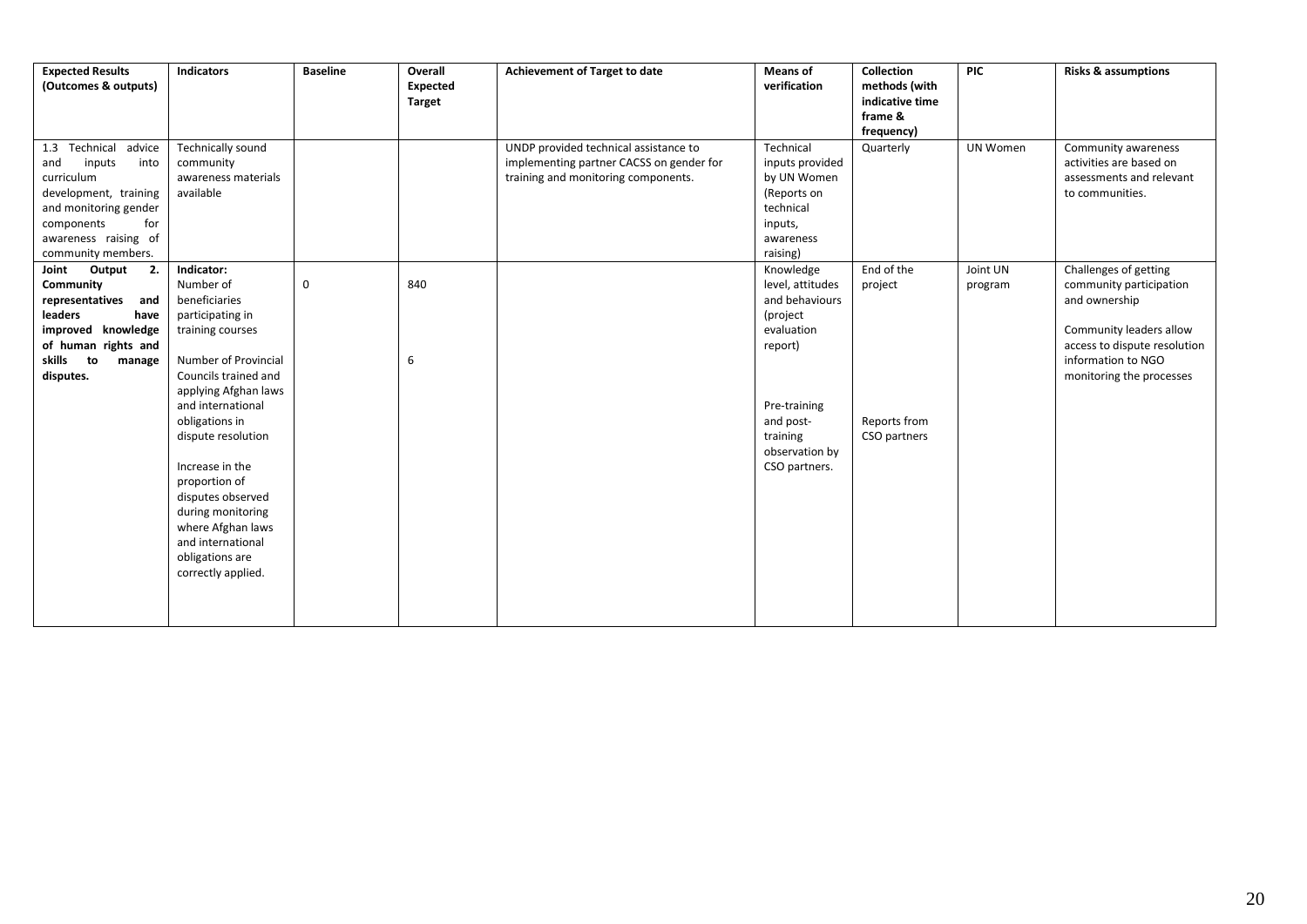| <b>Expected Results</b><br>(Outcomes & outputs)                                                                                                                                                                                                                                                                                                               | <b>Indicators</b>                                                                                                                                                                                                              | <b>Baseline</b> | Overall<br>Expected<br><b>Target</b> | Achievement of Target to date                                                                                                                                                                                                                                                                                                                                                        | Means of<br>verification                                                                            | Collection<br>methods (with<br>indicative time<br>frame &<br>frequency)                            | <b>PIC</b>                                                    | <b>Risks &amp; assumptions</b>                                                                                                                                                                                  |
|---------------------------------------------------------------------------------------------------------------------------------------------------------------------------------------------------------------------------------------------------------------------------------------------------------------------------------------------------------------|--------------------------------------------------------------------------------------------------------------------------------------------------------------------------------------------------------------------------------|-----------------|--------------------------------------|--------------------------------------------------------------------------------------------------------------------------------------------------------------------------------------------------------------------------------------------------------------------------------------------------------------------------------------------------------------------------------------|-----------------------------------------------------------------------------------------------------|----------------------------------------------------------------------------------------------------|---------------------------------------------------------------|-----------------------------------------------------------------------------------------------------------------------------------------------------------------------------------------------------------------|
| 2.1. Knowledge of<br>human<br>rights<br>(including<br>women's<br>rights and the role of<br>formal<br>justice<br>the<br>of<br>system)<br>840<br>community<br>representatives<br>and<br>opinion<br>shapers<br>(community<br>leaders,<br>religious<br>leaders,<br>teachers)<br>raised<br>through<br>training<br>$in$ 7<br>conducted<br>districts of 6 provinces. | Number of<br>awareness programs<br>conducted<br>Number of people<br>received full<br>information on<br>human rights<br>disaggregated by<br>gender                                                                              |                 | 840                                  | SDLR trained 552 male and 101 female<br>community leaders in Land and Family laws<br>and the Protection of Women and Children in<br>Criminal Proceedings.<br>CACSS provided trainings on Civil Code,<br>Criminal Procedure Code and Elimination of<br>Violence against Women Law to 614<br>community leaders in the six target provinces.<br>Total community leaders trained: 1,151. | Project<br>progress<br>reports,<br>Awareness<br>raising program<br>reports                          | Quarterly from<br>implementing<br>partners                                                         | UNDP, UN<br>Women,<br>UNICEF,<br>Government of<br>Afghanistan | Challenges of monitoring<br>implementation due to<br>security situation<br>Challenges of getting<br>community participation<br>and ownership<br>Limited number of CSO<br>partners in provinces and<br>districts |
| 2.2.<br>Community<br>members responsible<br>for dispute resolution<br>(including women and<br>young people) receive<br>paralegal<br>training<br>enabling them to assist<br>other<br>community<br>members with advice<br>referrals<br>and<br>in<br>relation to legal rights<br>and dispute resolution.                                                         | Number of<br>community<br>members trained in<br>paralegal<br>disaggregated by<br>gender, province                                                                                                                              |                 |                                      | 43 community leaders (government officials<br>and civil society representatives) in Panjshir<br>(23) and Sari-Pul (20).                                                                                                                                                                                                                                                              | Project<br>progress<br>reports,<br>paralegal<br>training reports                                    | Quarterly from<br>implementing<br>partners                                                         | UNDP, UN<br>Women,<br><b>UNICEF</b>                           | Challenges of monitoring<br>implementation due to<br>security situation<br>Challenges of getting<br>community participation<br>and ownership                                                                    |
| Capacity of 6<br>2.3.<br>Provincial Councils and<br>6 local CSOs to<br>monitor and report<br>regarding local dispute<br>resolution to promote<br>compliance<br>with<br>Afghan laws<br>and<br>international<br>obligations                                                                                                                                     | Number of provincial<br>council<br>representatives<br>trained in dispute<br>resolution, Afghan<br>law and international<br>obligations<br>Well defined and<br>functioning<br>monitoring and<br>reporting<br>mechanism in place | $\mathbf 0$     |                                      | No provincial councils were engaged through<br>the PtJ Joint Programme.                                                                                                                                                                                                                                                                                                              | Monitoring<br>activities<br>Training<br>records<br>Reporting<br>formats and<br>completed<br>reports | Quarterly<br>reports from and<br>monitoring CSOs<br>Annual reports<br>from provincial<br>councils. | UN Women,<br><b>UNICEF</b>                                    | Provincial councils are<br>committed in the initiative                                                                                                                                                          |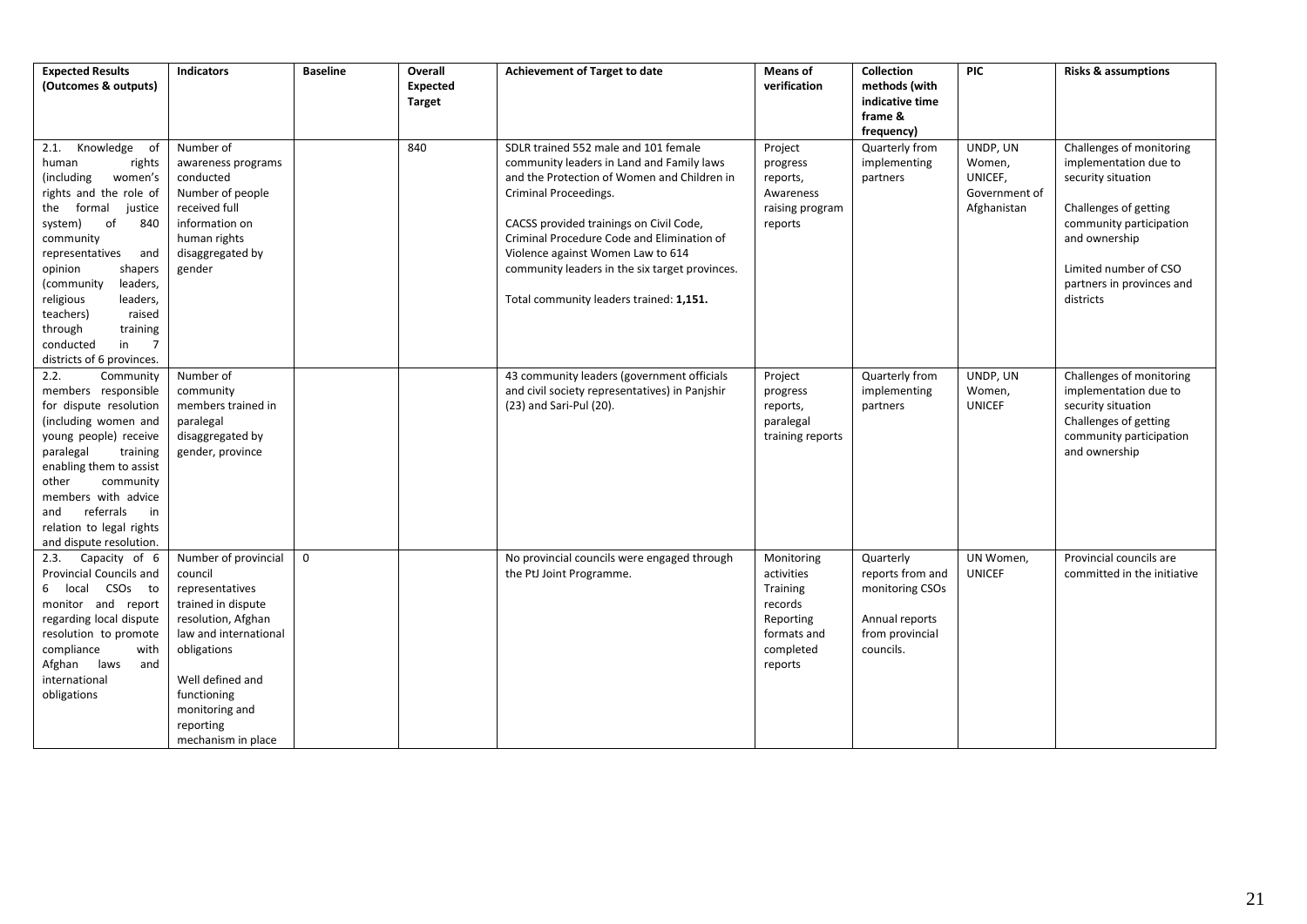| <b>Expected Results</b><br>(Outcomes & outputs)                                                                                                                                       | <b>Indicators</b>                                                                                                                                                                                                                                                                                                                           | <b>Baseline</b> | Overall<br><b>Expected</b> | Achievement of Target to date                                                                                                                                                                                                                                                                                                                                                                                                                                                                                                                                                                                                   | <b>Means of</b><br>verification                                                                                | <b>Collection</b><br>methods (with                                         | <b>PIC</b>                 | <b>Risks &amp; assumptions</b>                                                                        |
|---------------------------------------------------------------------------------------------------------------------------------------------------------------------------------------|---------------------------------------------------------------------------------------------------------------------------------------------------------------------------------------------------------------------------------------------------------------------------------------------------------------------------------------------|-----------------|----------------------------|---------------------------------------------------------------------------------------------------------------------------------------------------------------------------------------------------------------------------------------------------------------------------------------------------------------------------------------------------------------------------------------------------------------------------------------------------------------------------------------------------------------------------------------------------------------------------------------------------------------------------------|----------------------------------------------------------------------------------------------------------------|----------------------------------------------------------------------------|----------------------------|-------------------------------------------------------------------------------------------------------|
|                                                                                                                                                                                       |                                                                                                                                                                                                                                                                                                                                             |                 | <b>Target</b>              |                                                                                                                                                                                                                                                                                                                                                                                                                                                                                                                                                                                                                                 |                                                                                                                | indicative time<br>frame &<br>frequency)                                   |                            |                                                                                                       |
| 2.4 Technical advice<br>inputs<br>and<br>into<br>curriculum<br>development, training<br>and monitoring gender<br>components<br>for<br>community<br>representatives<br>and<br>leaders. | Technically sound,<br>need based training<br>curriculum available                                                                                                                                                                                                                                                                           |                 |                            |                                                                                                                                                                                                                                                                                                                                                                                                                                                                                                                                                                                                                                 | Technical<br>inputs provided<br>by UN Women<br>(Reports on<br>technical<br>inputs, training<br>curriculum)     | Quarterly                                                                  | UN Women                   | Training curriculum is based<br>on needs                                                              |
| Output<br>3.<br>Joint<br>Government officials<br>and<br><b>CSOs</b><br>demonstrate greater<br>capacity to respond to<br>victims of violence.                                          | Indicator (UNDAF):<br>Number of<br>beneficiaries in<br>human rights and<br>civic education<br>Development and<br>introduction of SOPs<br>dealing with cases of<br>violence against<br>women<br>Increase in the<br>proportion of cases<br>of violence against<br>women where the<br>SOPs are correctly<br>followed in the<br>justice system. | $\mathbf 0$     |                            |                                                                                                                                                                                                                                                                                                                                                                                                                                                                                                                                                                                                                                 | Project<br>progress<br>reports,<br>training<br>reports.                                                        | Quarterly from<br>implementing<br>partners                                 | <b>UN Women</b>            | SOPs can be negotiated<br>with stakeholders<br>Stakeholders will support,<br>adopt and implement SOPs |
| 3.1 Capacity of local<br>justice and social<br>service sector CSOs to<br>provide timely and<br>appropriate responses<br>to victims of violence<br>and at-risk children is<br>built.   | Level of capacity of<br>CSOs providing<br>timely and<br>appropriate<br>responses to victims                                                                                                                                                                                                                                                 |                 |                            | 300 Legal Aid Organization of Afghanistan<br>(LAOA) lawyers, paralegals and monitors from<br>Badghis, Daykundi and Panjsher trained on<br>children's rights, Afghan Juvenile Code,<br>international conventions and treaties. This has<br>provided 265 children (20 girls) with legal<br>representation.<br>War Child UK and Children in Crisis held<br>trainings on social work and interventions 62<br>social workers) from Badghis, Daykundi and<br>Panjshir Provinces. 61 vulnerable children in<br>institutional care benefited from social follow-<br>up through home visits and development of<br>individual care plans. | Efficiency, cost<br>effectiveness,<br>trained human<br>resources etc<br>(Performance<br>assessment<br>reports) | Performance<br>assessment at<br>the beginning<br>and end of the<br>project | UN Women,<br><b>UNICEF</b> | Committed organizations<br>are selected<br>Challenges from culture and<br>religious groups            |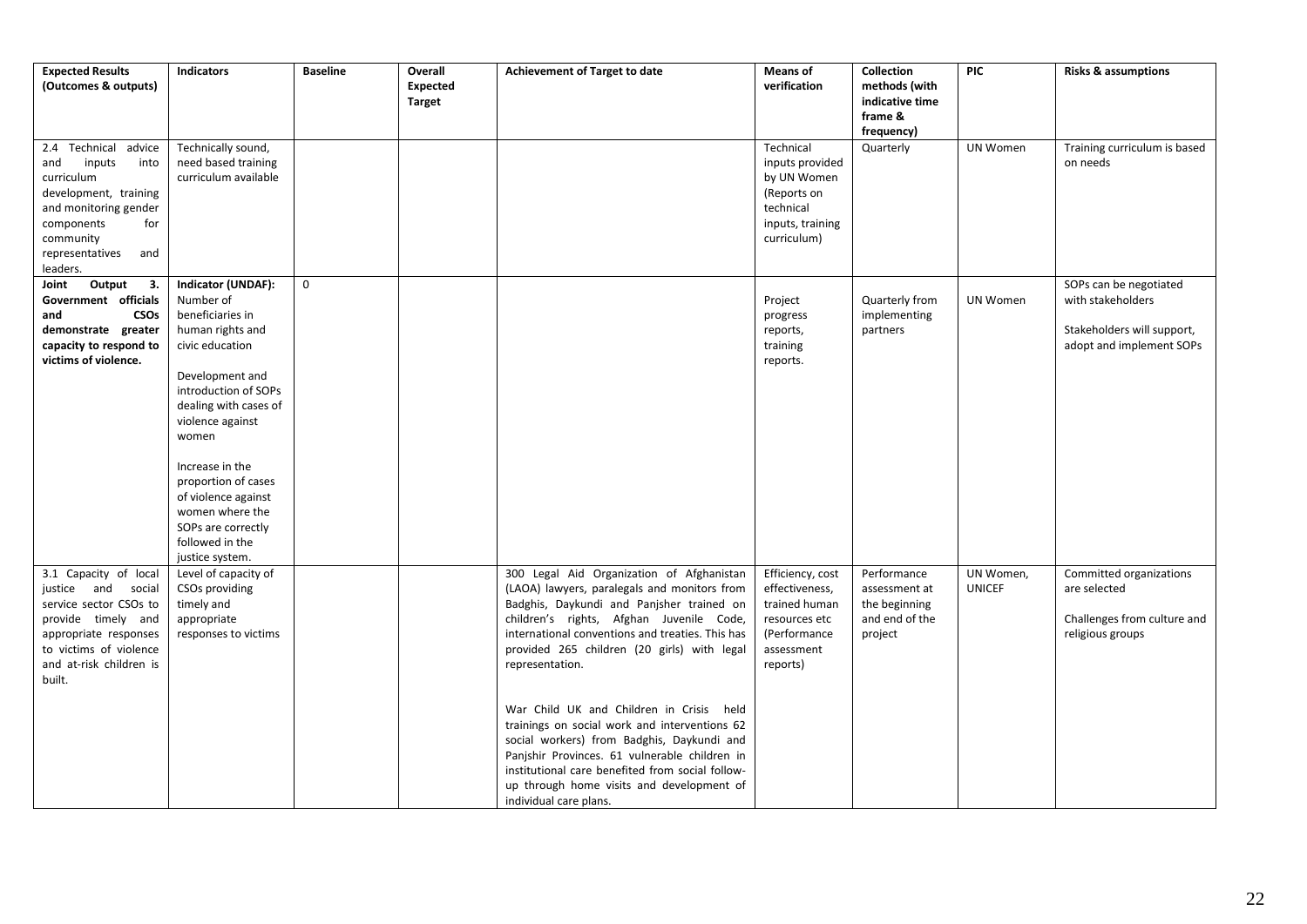| <b>Expected Results</b><br>(Outcomes & outputs)                                                                                                               | <b>Indicators</b>                                                                                                                                                                                                                                                                                                                                                                                                                                        | <b>Baseline</b>                                                                                       | Overall<br>Expected<br>Target | Achievement of Target to date                                                                                                                             | <b>Means of</b><br>verification                                                                     | Collection<br>methods (with<br>indicative time<br>frame &<br>frequency) | <b>PIC</b>                                                           | <b>Risks &amp; assumptions</b>                                                                                                                   |
|---------------------------------------------------------------------------------------------------------------------------------------------------------------|----------------------------------------------------------------------------------------------------------------------------------------------------------------------------------------------------------------------------------------------------------------------------------------------------------------------------------------------------------------------------------------------------------------------------------------------------------|-------------------------------------------------------------------------------------------------------|-------------------------------|-----------------------------------------------------------------------------------------------------------------------------------------------------------|-----------------------------------------------------------------------------------------------------|-------------------------------------------------------------------------|----------------------------------------------------------------------|--------------------------------------------------------------------------------------------------------------------------------------------------|
| 3.2<br>Standard<br>Operating Procedures<br>to deal with cases of<br>violence<br>against<br>women and children<br>are integrated within<br>the justice system. | SOPs exist and have<br>been adopted by<br>Government<br>institutions                                                                                                                                                                                                                                                                                                                                                                                     |                                                                                                       |                               | 36 government focal points identified and<br>trained in social inquiry reports (SIRs) and<br>management of cases of children in conflict<br>with the law. | Activity reports                                                                                    | Quarterly<br>progress reports                                           | UNICEF, UN<br>Women                                                  | Ability of Government<br>institutions to implement<br>the SOPs once developed                                                                    |
| Outcome 4 -- The<br>professionalism and<br>accountability of<br>district-level formal<br>justice system actors<br>is strengthened.                            | Indicator:<br>Number of<br>participants in<br>training courses<br>desegregated by<br>institution, location<br>and gender.                                                                                                                                                                                                                                                                                                                                | $\mathbf 0$                                                                                           |                               |                                                                                                                                                           | Activity reports<br>Training<br>records                                                             | Quarterly                                                               | UNDP, UNICEF,<br>UN Women,<br>UNODC,<br>Government of<br>Afghanistan |                                                                                                                                                  |
| Joint Output 4. District<br>level formal justice<br>sector actors have<br>increased capacity to<br>uphold legal rights.                                       | Number of training<br>programmes<br>incorporating<br>human rights in<br>administration<br>of justice curricula<br>for judges,<br>prosecutors and<br>lawyers<br>established and<br>conducted,<br>Percentage of<br>women participating<br>in such training<br>programmes;<br>Increase in the<br>percentage of formal<br>justice system users<br>in the target districts<br>who express<br>satisfaction that<br>their case was<br>handled<br>appropriately. | Some curricula<br>developed and<br>tested in pilot<br>activities<br>conducted in<br>some<br>provinces |                               |                                                                                                                                                           | Training<br>records,<br>activity reports<br>Formal justice<br>system user<br>satisfaction<br>survey | Quarterly<br>Yearly                                                     | UNDP, UNICEF,<br>UN Women,<br>UNODC,<br>Government of<br>Afghanistan | Successful participation<br>from justice sector ensured<br>Availability of funding and<br>Government support for a<br>client satisfaction survey |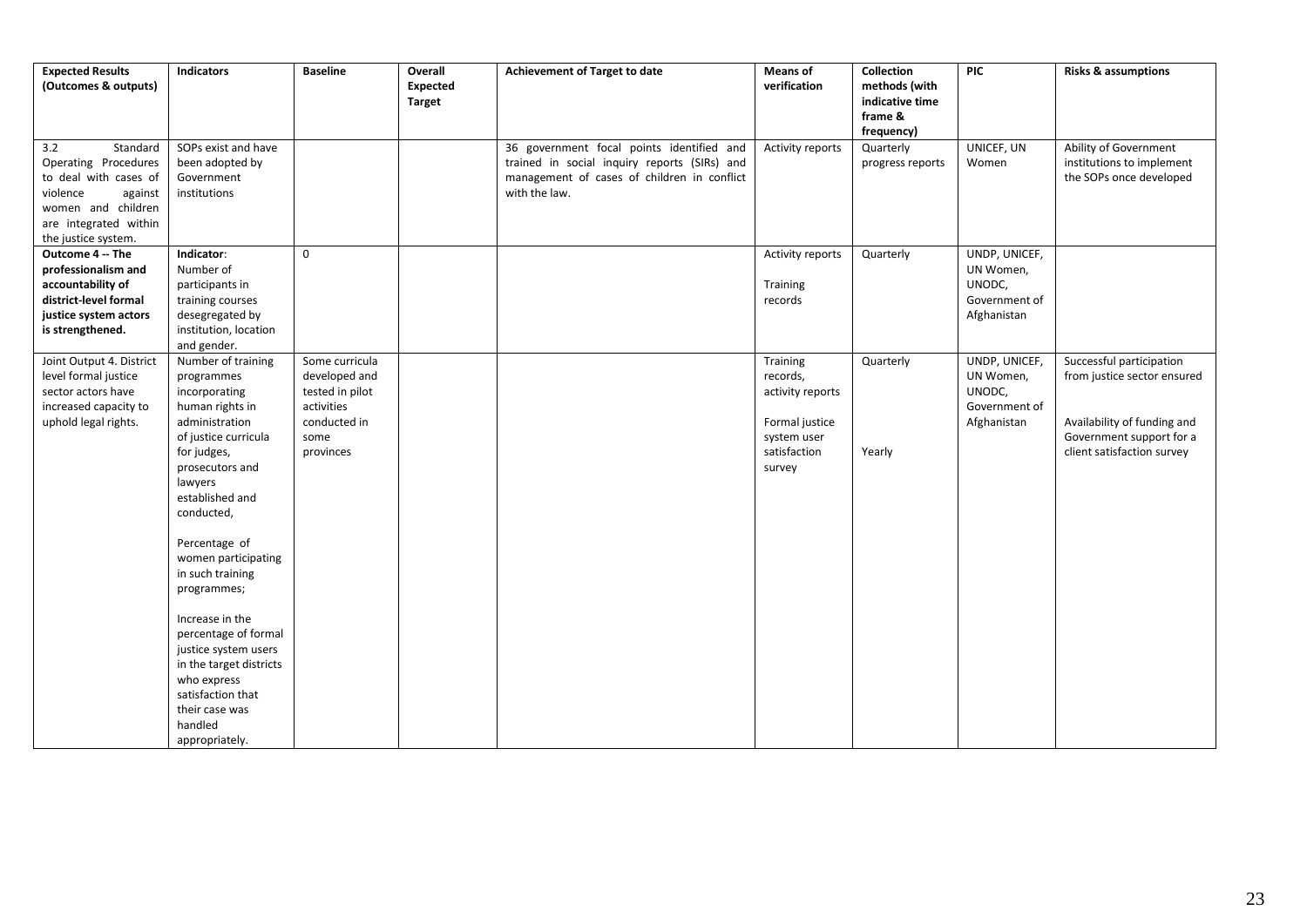| <b>Expected Results</b><br>(Outcomes & outputs)                                                                                                                                                           | <b>Indicators</b>                                                                                           | <b>Baseline</b> | Overall<br><b>Expected</b><br><b>Target</b> | <b>Achievement of Target to date</b>                                                                                                                                                                                                                                                                                                                                                                                                                                                                                                                                                                                                                                                                     | <b>Means of</b><br>verification                                                                            | Collection<br>methods (with<br>indicative time<br>frame &<br>frequency) | <b>PIC</b>                                                           | <b>Risks &amp; assumptions</b>                                                                                                  |
|-----------------------------------------------------------------------------------------------------------------------------------------------------------------------------------------------------------|-------------------------------------------------------------------------------------------------------------|-----------------|---------------------------------------------|----------------------------------------------------------------------------------------------------------------------------------------------------------------------------------------------------------------------------------------------------------------------------------------------------------------------------------------------------------------------------------------------------------------------------------------------------------------------------------------------------------------------------------------------------------------------------------------------------------------------------------------------------------------------------------------------------------|------------------------------------------------------------------------------------------------------------|-------------------------------------------------------------------------|----------------------------------------------------------------------|---------------------------------------------------------------------------------------------------------------------------------|
| 4.1. Capacity of formal<br>justice sector<br>strengthened through<br>training of 840 justice<br>sector officials trained<br>in rights awareness,<br>desegregated by<br>institution.                       | Number of justice<br>sector officials<br>trained in rights<br>disaggregated by<br>gender and<br>institution |                 |                                             | SDLR/OSDA provided trainings to 27 judges,<br>124 prosecutors, and 163 judicial police on<br>Land Law, Family Law and the Protection of<br>Women and Children in Criminal Proceedings,<br>in all six PtJ provinces.<br>CACSS provided trainings on Civil Code,<br>Criminal Procedure Code and the Elimination of<br>Violence against Women Law to 226 justice<br>providers in all six PtJ provinces.<br>UN Women provided trainings on the<br>Elimination of Violence against Women Law<br>and the newly enacted Women's Protection<br>Centers' Regulation to 45 heads of provincial-<br>level Departments of Women's Affairs and<br>national-level Ministry of Women's Affairs<br>officials.            | Project<br>progress<br>reports,<br>Training<br>program<br>reports                                          | Quarterly from<br>implementing<br>partners                              | UNDP, UNICEF,<br>UN Women,<br>UNODC,<br>Government of<br>Afghanistan | Challenges of monitoring<br>implementation due to<br>security situation<br>Challenges of getting<br>participation and ownership |
| 4.2. Capacity of<br>officials and service<br>providers built to<br>provide timely and<br>appropriate response<br>to victims of violence,<br>at-risk children and<br>children in conflict<br>with the law. | Level of capacity of<br>officials providing<br>timely and<br>appropriate<br>responses to victims            |                 |                                             | 120 justice actors and staff of civil society<br>organisations attended a two days workshop<br>on alternatives to detention to raise their<br>awareness on the protection needs of children<br>in conflict with the law.<br>Child Protection Action Networks (CPAN)<br>established in all six PtJ Provinces. In the six PtJ<br>provinces, 639 child protection cases (458<br>boys, 181 girls) have been identified and<br>followed-up by the CPANs.<br>War Child UK held trainings on social work and<br>interventions with 17 social workers (11 male,<br>6 female) in Badghis Province. CIC trained 20<br>social and community workers in Panjshir and<br>25 community and social workers in Daykundi. | Project<br>progress<br>reports,<br>Training<br>program<br>reports                                          | Quarterly from<br>implementing<br>partners                              | UNICEF, UN<br>Women,<br>Government of<br>Afghanistan                 | Challenges of monitoring<br>implementation due to<br>security situation<br>Challenges of getting<br>participation and ownership |
| 4.3 Technical advice<br>and inputs into<br>curriculum<br>development, training<br>and monitoring gender<br>components for local<br>justice sector actors.                                                 | Technically sound,<br>need based training<br>curriculum available                                           |                 |                                             |                                                                                                                                                                                                                                                                                                                                                                                                                                                                                                                                                                                                                                                                                                          | Technical<br>inputs provided<br>by UN Women<br>(Reports on<br>technical<br>inputs, training<br>curriculum) | Quarterly                                                               | UN Women                                                             | Training curriculum is based<br>on needs                                                                                        |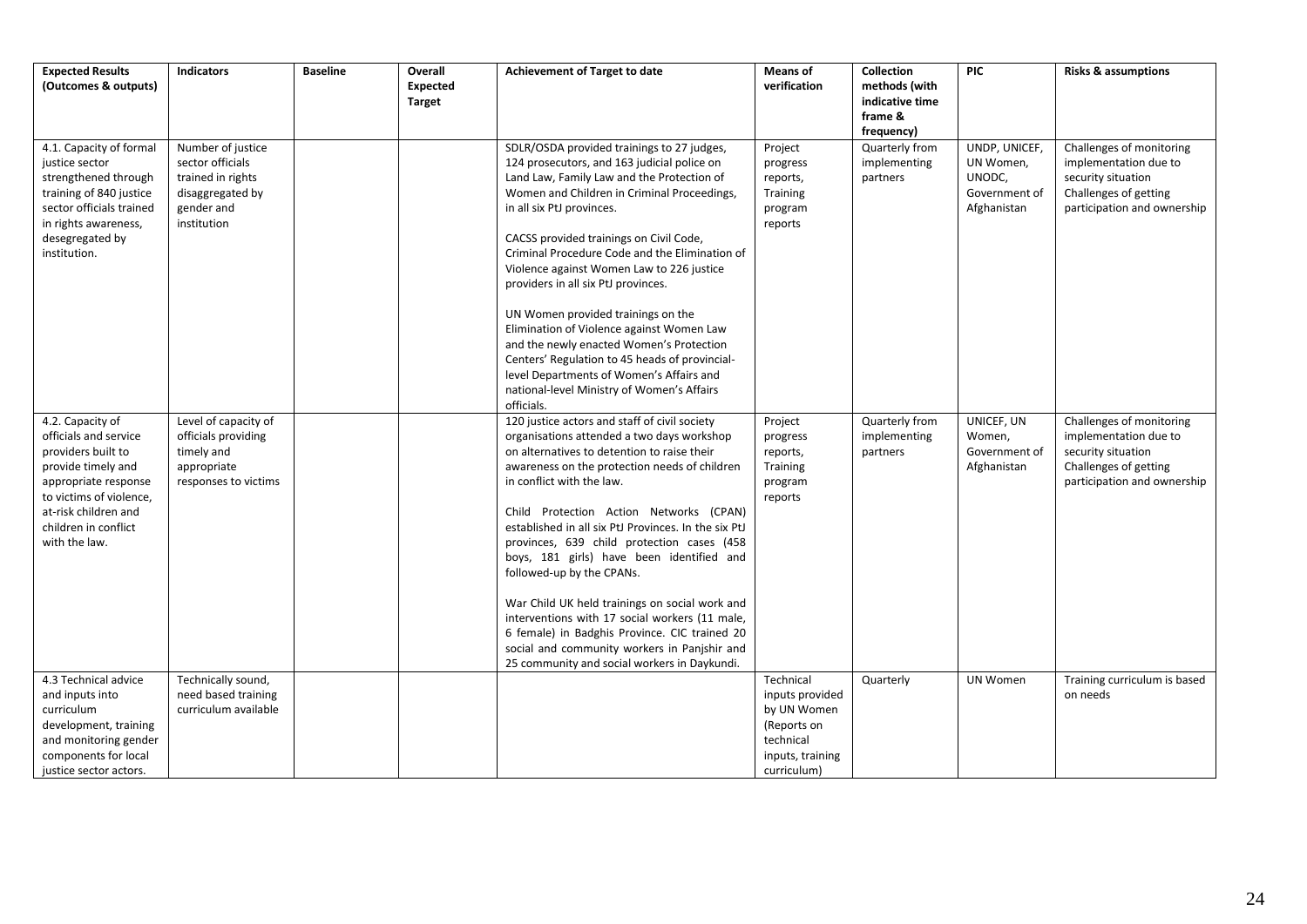| <b>Expected Results</b><br>(Outcomes & outputs)             | <b>Indicators</b>                                                                                | <b>Baseline</b> | Overall<br>Expected<br><b>Target</b> | <b>Achievement of Target to date</b>                                                                                                                                     | <b>Means of</b><br>verification                                   | Collection<br>methods (with<br>indicative time<br>frame & | <b>PIC</b>                             | <b>Risks &amp; assumptions</b>                                                                                                                                                                                                                 |
|-------------------------------------------------------------|--------------------------------------------------------------------------------------------------|-----------------|--------------------------------------|--------------------------------------------------------------------------------------------------------------------------------------------------------------------------|-------------------------------------------------------------------|-----------------------------------------------------------|----------------------------------------|------------------------------------------------------------------------------------------------------------------------------------------------------------------------------------------------------------------------------------------------|
|                                                             |                                                                                                  |                 |                                      |                                                                                                                                                                          |                                                                   | frequency)                                                |                                        |                                                                                                                                                                                                                                                |
| 4.4 Training of 140<br>Prison and detention<br>centre staff | Number of prison<br>and detention centre<br>staff trained<br>disaggregated by<br>type and gender |                 |                                      | UNODC trained a cadre of 12master trainers to<br>undertake direct training to detention centre<br>staff on basic life support in six provinces and<br>sixteen districts. | Project<br>progress<br>reports,<br>Training<br>program<br>reports | Quarterly from<br>implementing<br>partners                | UNODC,<br>Government of<br>Afghanistan | Challenges of monitoring<br>implementation due to<br>security situation<br>Challenges of getting<br>participation and ownership<br>Limited number of female<br>prison and detention centre<br>staff (many work on a<br>casual basis as needed) |
| Outcome 5 -- The                                            | Indicator:                                                                                       |                 |                                      |                                                                                                                                                                          | Activity reports                                                  | Quarterly                                                 | <b>UNDP</b>                            | Priority facilities are agreed                                                                                                                                                                                                                 |
| facilities of the formal                                    | Number of facilities                                                                             |                 |                                      |                                                                                                                                                                          |                                                                   |                                                           |                                        | with Government                                                                                                                                                                                                                                |
| justice system at the                                       | rehabilitated,                                                                                   |                 |                                      |                                                                                                                                                                          | Completion                                                        |                                                           |                                        | counterparts.                                                                                                                                                                                                                                  |
| district level have                                         | equipped and                                                                                     |                 |                                      |                                                                                                                                                                          | reports and site                                                  |                                                           |                                        |                                                                                                                                                                                                                                                |
| greater capacity and                                        | functioning,                                                                                     |                 |                                      |                                                                                                                                                                          | handover                                                          |                                                           |                                        | Limited access in winter                                                                                                                                                                                                                       |
| are more accessible to                                      | desegregated by                                                                                  |                 |                                      |                                                                                                                                                                          | records for                                                       |                                                           |                                        | does not obstruct sites.                                                                                                                                                                                                                       |
| community members.                                          | institution and                                                                                  |                 |                                      |                                                                                                                                                                          | infrastructure                                                    |                                                           |                                        |                                                                                                                                                                                                                                                |
|                                                             | location.                                                                                        |                 |                                      |                                                                                                                                                                          | works                                                             |                                                           |                                        | Security situation allows                                                                                                                                                                                                                      |
|                                                             |                                                                                                  |                 |                                      |                                                                                                                                                                          |                                                                   |                                                           |                                        | access to sites                                                                                                                                                                                                                                |
|                                                             | <b>Baseline:</b>                                                                                 |                 |                                      |                                                                                                                                                                          |                                                                   |                                                           |                                        |                                                                                                                                                                                                                                                |
|                                                             | Infrastructure efforts                                                                           |                 |                                      |                                                                                                                                                                          |                                                                   |                                                           |                                        |                                                                                                                                                                                                                                                |
|                                                             | have focused on                                                                                  |                 |                                      |                                                                                                                                                                          |                                                                   |                                                           |                                        |                                                                                                                                                                                                                                                |
|                                                             | central and                                                                                      |                 |                                      |                                                                                                                                                                          |                                                                   |                                                           |                                        |                                                                                                                                                                                                                                                |
|                                                             | provincial levels.                                                                               |                 |                                      |                                                                                                                                                                          |                                                                   |                                                           |                                        |                                                                                                                                                                                                                                                |
|                                                             | Limited                                                                                          |                 |                                      |                                                                                                                                                                          |                                                                   |                                                           |                                        |                                                                                                                                                                                                                                                |
|                                                             | infrastructure                                                                                   |                 |                                      |                                                                                                                                                                          |                                                                   |                                                           |                                        |                                                                                                                                                                                                                                                |
|                                                             | projects at district                                                                             |                 |                                      |                                                                                                                                                                          |                                                                   |                                                           |                                        |                                                                                                                                                                                                                                                |
|                                                             | levels.                                                                                          |                 |                                      |                                                                                                                                                                          |                                                                   |                                                           |                                        |                                                                                                                                                                                                                                                |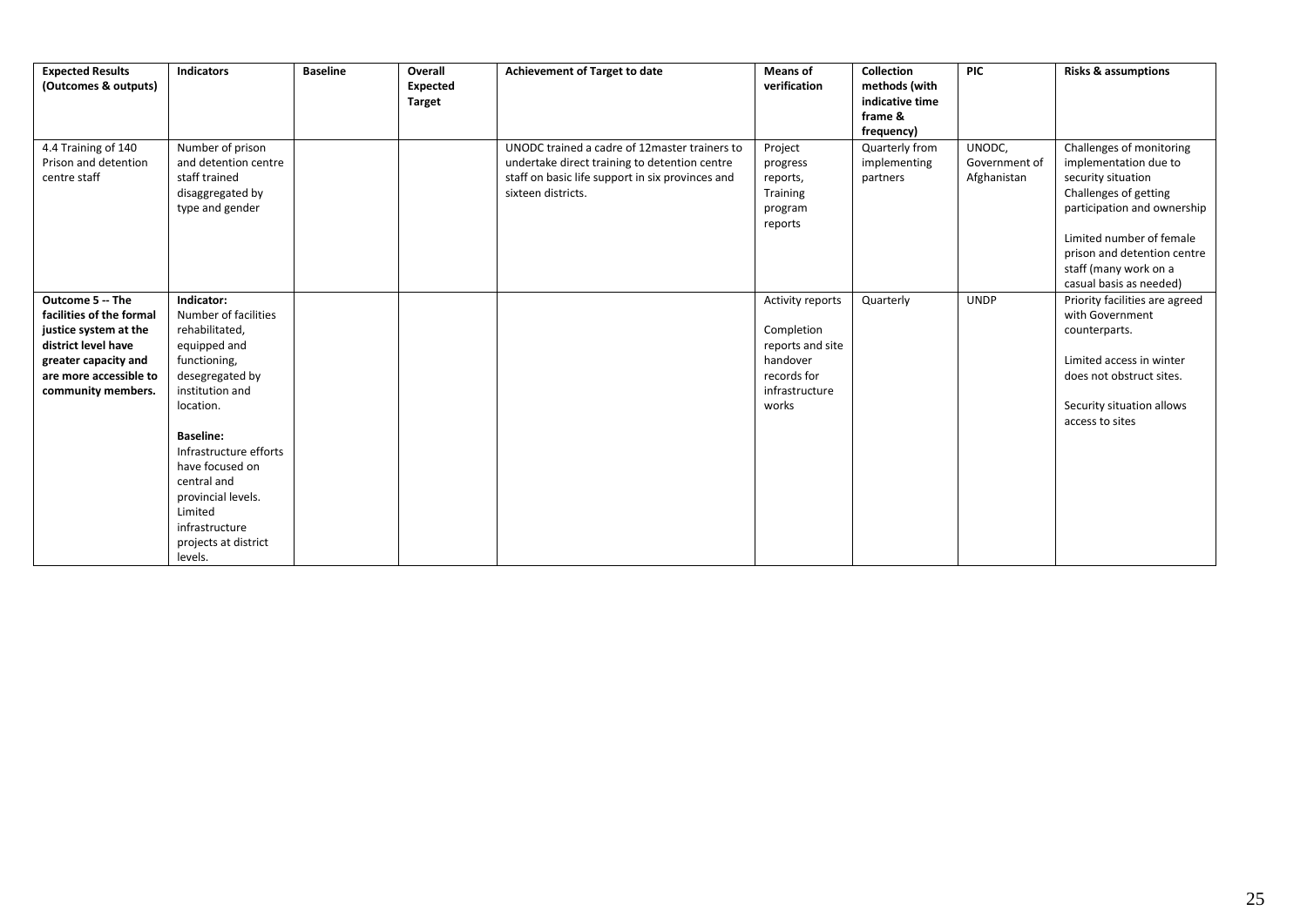| <b>Expected Results</b><br>(Outcomes & outputs)                                                                                          | <b>Indicators</b>                                                                                                                                       | <b>Baseline</b> | Overall<br>Expected<br><b>Target</b> | Achievement of Target to date                                                                                                                                                                                                               | <b>Means of</b><br>verification                                                                                                     | Collection<br>methods (with<br>indicative time<br>frame &<br>frequency) | <b>PIC</b>  | <b>Risks &amp; assumptions</b>                                                                                                                                             |
|------------------------------------------------------------------------------------------------------------------------------------------|---------------------------------------------------------------------------------------------------------------------------------------------------------|-----------------|--------------------------------------|---------------------------------------------------------------------------------------------------------------------------------------------------------------------------------------------------------------------------------------------|-------------------------------------------------------------------------------------------------------------------------------------|-------------------------------------------------------------------------|-------------|----------------------------------------------------------------------------------------------------------------------------------------------------------------------------|
| Joint Output 5.<br><b>Physical infrastructure</b><br>conditions of justice<br>sector institutions at<br>the local level are<br>improved. | Indicator (UNDAF):<br>Number of Provincial<br>Courts, juvenile<br>courts,<br><b>Attorney General</b><br>and MoJ offices<br>established,                 |                 |                                      |                                                                                                                                                                                                                                             | Completion<br>reports and site<br>handover<br>records for<br>infrastructure<br>works.                                               | Quarterly                                                               | <b>UNDP</b> | Priority facilities are agreed<br>with Government<br>counterparts.<br>Limited access in winter<br>does not obstruct sites.                                                 |
|                                                                                                                                          | functioning and<br>staffed with vetted<br>and qualified<br>personnel, including<br>Women                                                                |                 |                                      |                                                                                                                                                                                                                                             | Reports from<br>Government<br>counterparts                                                                                          | Yearly                                                                  |             | Security situation allows<br>access to sites                                                                                                                               |
|                                                                                                                                          | <b>Baseline:</b><br>Infrastructure efforts<br>have focused on<br>central and<br>provincial levels.<br>Limited<br>infrastructure<br>projects at district |                 |                                      |                                                                                                                                                                                                                                             |                                                                                                                                     |                                                                         |             |                                                                                                                                                                            |
| 5.1. Emergency<br>infrastructure works in<br>18 justice facilities in<br>districts                                                       | levels.<br>Number of sites for<br>infrastructure works                                                                                                  |                 |                                      |                                                                                                                                                                                                                                             | Completion<br>reports and site<br>handover<br>records for<br>infrastructure<br>works.<br>Reports from<br>Government<br>counterparts | Project activity<br>reports on a<br>quarterly basis                     | <b>UNDP</b> | Priority facilities are agreed<br>with Government<br>counterparts.<br>Limited access in winter<br>does not obstruct sites.<br>Security situation allows<br>access to sites |
| 5.2 18 justice facilities<br>are equipped and<br>functional                                                                              | Number of sites<br>which are equipped<br>and functional<br>(under this<br>programme)                                                                    |                 |                                      | One primary court, one joint prosecutor/Huquq<br>office and one detention center constructed in<br>Dara District, Panjshir, and one primary court<br>and one joint prosecutor/Huquq office<br>constructed in Shahristan District, Daykundi. | Activity reports<br>and asset<br>transfer forms<br>Reports from<br>Government<br>counterparts                                       | Project activity<br>reports on a<br>quarterly basis                     |             | Priority facilities are agreed<br>with Government<br>counterparts.<br>Limited access in winter<br>does not obstruct sites.<br>Security situation allows<br>access to sites |